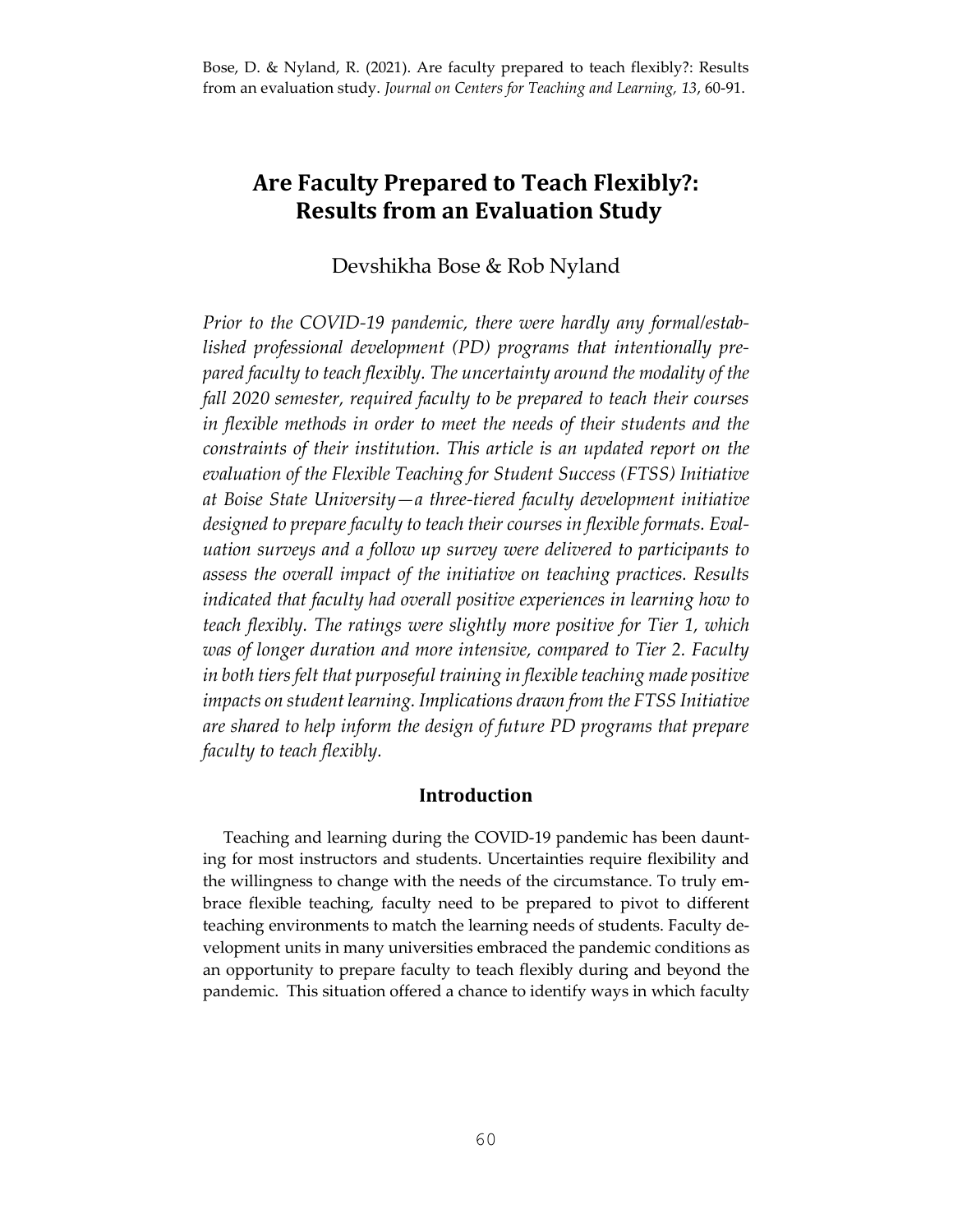can be equipped to support student success and learning continuity for all students, irrespective of the learning modality.

 Faculty who, due to the pandemic, converted their existing courses into distance learning formats reported experiencing higher workloads and stress as compared to teaching face-to-face (Marek et al., 2021). On the flip side, pandemic uncertainties also made faculty realize the importance of adaptability and good planning. In terms of preparing faculty to support student success during and beyond the pandemic, it seems like faculty will continue to need training in online course design as part of their long-term professional development (PD). More importantly, they will need to be flexible regarding their teaching modality. In the long-term, are faculty prepared to teach flexibly? What resources are institutions providing faculty to be prepared? How do we/how will we know that faculty are ready to teach flexibly?

 This study reports on the evaluation of the Flexible Teaching for Student Success (FTSS) Initiative that was designed to help prepare faculty to teach flexibly during the COVID-19 pandemic. A complete description of this initiative can be found in an earlier publication by the same authors (Bose, et al., 2020). In this present article, we report and discuss the results from a follow-up survey and present an analysis of whether this initiative met its intended goals. Based on the lessons we learned, we draw implications that may be helpful for planning future faculty PD on flexible teaching.

## **Literature Review**

 As we move forward into a post-pandemic era of teaching and learning, this may be a good juncture to reflect on PD that faculty in higher education are traditionally accustomed to. Are faculty sufficiently equipped to teach all students and to pivot from their current teaching modality to other modalities if needed? This context is important because it may help us analyze how current and future faculty PD programs can or cannot support flexible teaching. For the purposes of this article, "flexible" is used to describe the "adjustable format in which a course can be delivered. Flexible teaching is marked by the ability to deliver course content synchronously and asynchronously, in face-to-face, blended, hybrid as well as in remote learning formats" (Bose et al., 2020, p. 89), depending upon the needs of students and constraints of the teaching and learning environment.

 While we viewed this literature, an important aspect guiding our lens was whether there were established PD offerings that prepared faculty to teach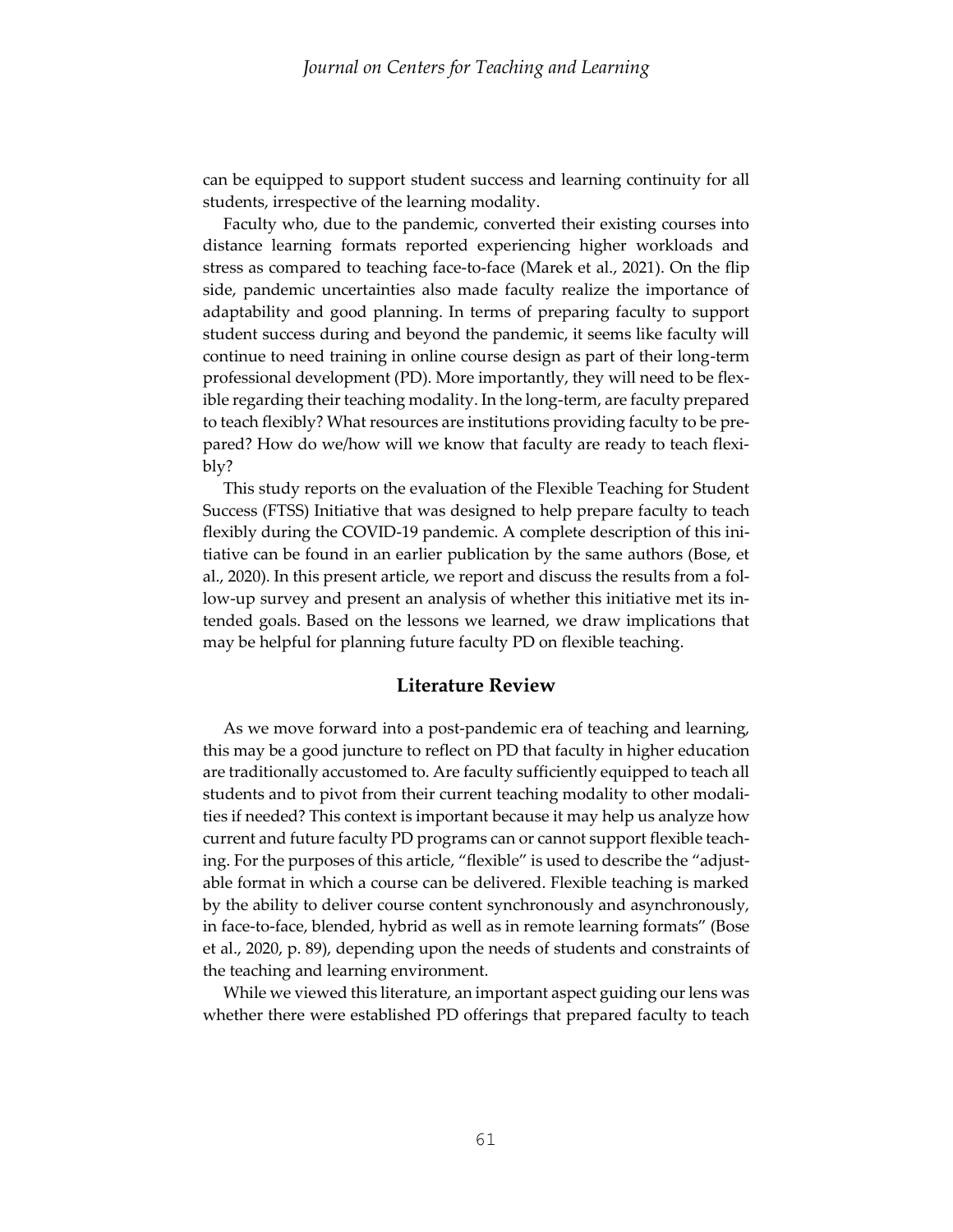flexibly prior to the COVID-19 pandemic. Though there are various modalities (face-to-face, online, hybrid, blended, etc.) in which faculty have taught in the past and are teaching during the pandemic, the review of literature in this article specifically addresses faculty development that may or may not have prepared faculty to teach flexibly, i.e., pivot to other modalities of teaching if needed. At the time of writing, literature on flexible teaching and faculty development on that form of teaching was sparse. However, our review of the literature on faculty preparedness for flexible teaching indicated that faculty preparedness to teach in response to natural disasters/emergencies and to teach using the principles of Universal Design for Learning (UDL) bore close resemblance to preparation for flexible teaching.

### *Preparing to Teach in Response to Natural Disasters/Emergencies*

 Prior to 2020, most emergency pivots were done in response to natural disasters and human-made emergencies (e.g. terrorist attacks, mass shootings). In many ways, the response to the COVID-19 pandemic was similar to natural disasters like Hurricane Katrina on the United States' Gulf Coast (Shaw et al., 2020). In both cases, campuses initially responded by closing down temporarily. Later, the realization set in that the closure was more long term than anticipated. This situation brings forward an important question: How were faculty prepared to respond to sudden, unplanned changes in the teaching and learning scenario prior to the COVID-19 pandemic? Were there established PD programs that faculty could take as a matter of course, programs that prepared them to pivot in case a disaster occurred?

 A pre-COVID-19 era study of the websites of 50 state flagship institutions of higher education, aimed toward determining whether online or distance learning was included in the institutions' emergency plans to counter emergencies like the H1N1 outbreak, indicated that two-thirds of the institutions did not include any reference to online learning as a way to maintain learning continuity (Meyer & Wilson, 2011). Meyer and Wilson (2011) noted that one-third of the institutions did include suggestions to faculty on finding alternative ways to deliver courses using technology and or specific tools. Of these institutions, only one specifically mentioned online learning.

 Web-based resources like the Keep Teaching Knowledge Base created by the Indiana University System (Indiana University, 2020) provided faculty access to some general principles to consider when communicating with students during closures, as well as specific strategies for continuing different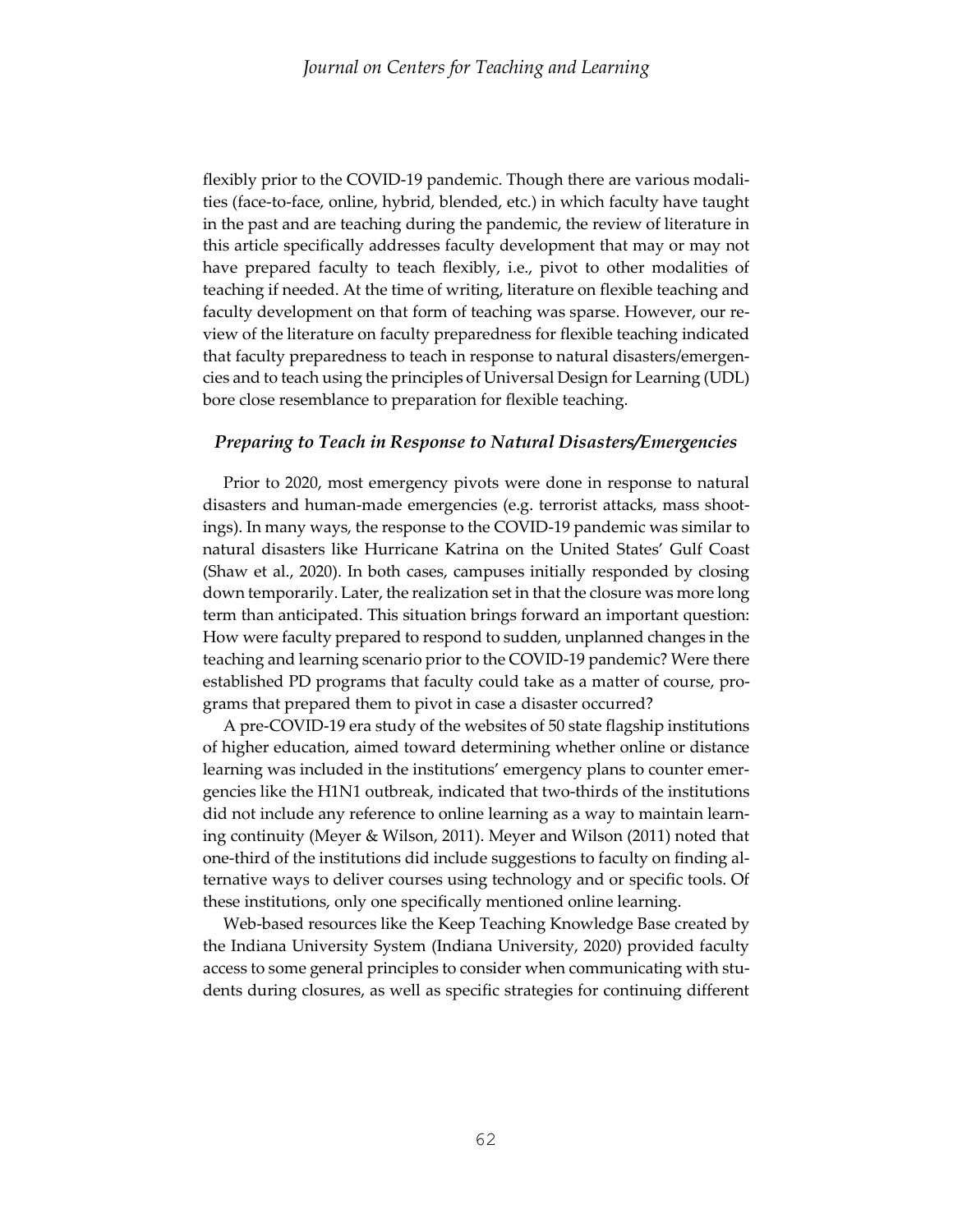teaching tasks virtually, e.g., delivering lectures, communicating with students, distributing assignments, and assessing student learning (T.Tarr, personal communication, November 11, 2018). Similarly, the Stockton University Instructional Continuity Planning—Emergency Response Preparedness webpage provided resources "to assist faculty in making good pedagogical and technical decisions to assure the continuity of instruction in the event of a personal or University-wide emergency" (Stockton University, n.d.).

## *Preparing to Teaching Using UDL Principles*

 Continuity of learning during the pandemic most often meant that faculty had to be flexible in how they taught and needed to create a learning environment where all students could learn and demonstrate their learning in more than one way. Pre-pandemic, many faculty were already familiar with the principles of UDL (Westine et al., 2019). While UDL can be defined in various ways, for the purposes of this article, we define UDL according to a description from the Center for Teaching Innovation at Cornell University (n.d.):

A teaching approach that works to accommodate the needs and abilities of all learners and eliminates unnecessary hurdles in the learning process. This means developing a flexible learning environment in which information is presented in multiple ways, students engage in learning in a variety of ways, and students are provided options when demonstrating their learning. (Center)

The benefits of UDL include its provision of an approach to curriculum and instructional design that creates flexible instructional goals, methods, materials, and assignments (Smith et al., 2019, p.174). Prior to the COVID-19 pandemic, what kinds of PD programs were available to all faculty, irrespective of whether they needed or wanted to include flexibility in their course design and materials?

 Our (Devshikha and Rob's) survey of literature indicated that pre-pandemic, short (one-off workshops) and longer (faculty learning communities, communities of practice, institutes/academies) PD as well as website-based resources on UDL existed. Workshops of one- to three-hour duration helped faculty to learn specific strategies like teaching using supportive communication practices (Miller & Lang, 2016). Full-day workshops helped faculty to learn how to overcome barriers to learning by building in multiple means of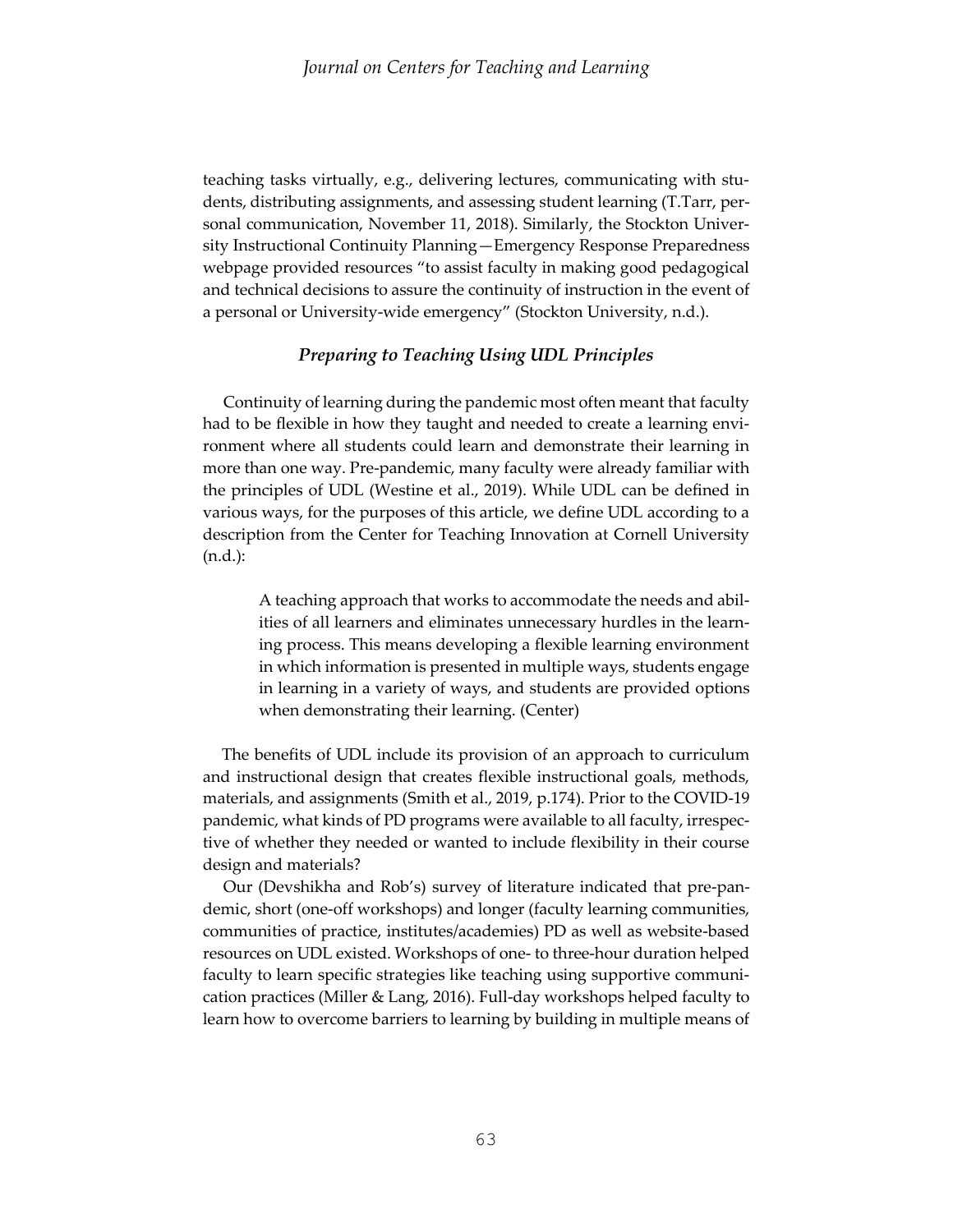representation, expression, and engagement in their teaching practice (Dalton, Mckenzie, & Kahonde, 2012). Longer-duration PD offerings like multiple-day workshops focused on universal design for instruction (Rodesiler & McGuire, 2015; Park et al., 2017) and two-phased academies (Hromalik et al., 2020) prepared faculty to implement UDL principles in teaching.

 One of the pioneers of improving education using flexible methods and materials was the Center for Applied Special Technology (CAST), a nonprofit education research and development organization that created the UDL Framework and UDL Guidelines (CAST, 2018). While many universities/colleges provide web-based resources on UDL, some noteworthy ones include the teaching and learning resources from the UDL Initiative at Oakland University, Center for Excellence in Teaching and Learning (*Universal*, 2017), Plymouth State University Open CoLab (*UDL*, n.d.), and the UDL Guide from the University of Calgary (La et al., 2018).

 Faculty had access to UDL resources through initiatives like the College STAR (Supporting Transition Access and Retention) faculty development modules and case studies (College STAR, n.d.). Audio resources through podcast websites like "Think UDL" (Think UDL, n.d), and episodes like "Introduction to UDL in 15 Minutes" (Nelson, n.d.) and "Universal Design for Learning" (Hofer, 2015) also existed. Hence, with their prior knowledge of UDL, most faculty were somewhat positioned to pivot when the pandemic imposed barriers to teaching and learning.

## **Background**

 Like faculty across the globe, those at Boise State University were also preparing to teach in an uncertain environment during fall 2020 and beyond. However, due to the uncertainties imposed by the pandemic, faculty were not sure whether they would need to pivot. In summer 2020, most faculty were off contract and had differing schedules of availability for PD. Moreover, faculty were not homogeneous in terms of their prior knowledge of, experience with, and preference for online teaching. Faculty developers needed to respond to these heterogeneous needs if they were to prepare faculty to support student success.

### *Flexible Teaching for Student Success (FTSS)*

 To prepare faculty to teach flexibly and effectively in fall 2020, the Center for Teaching and Learning (CTL) at Boise State University in partnership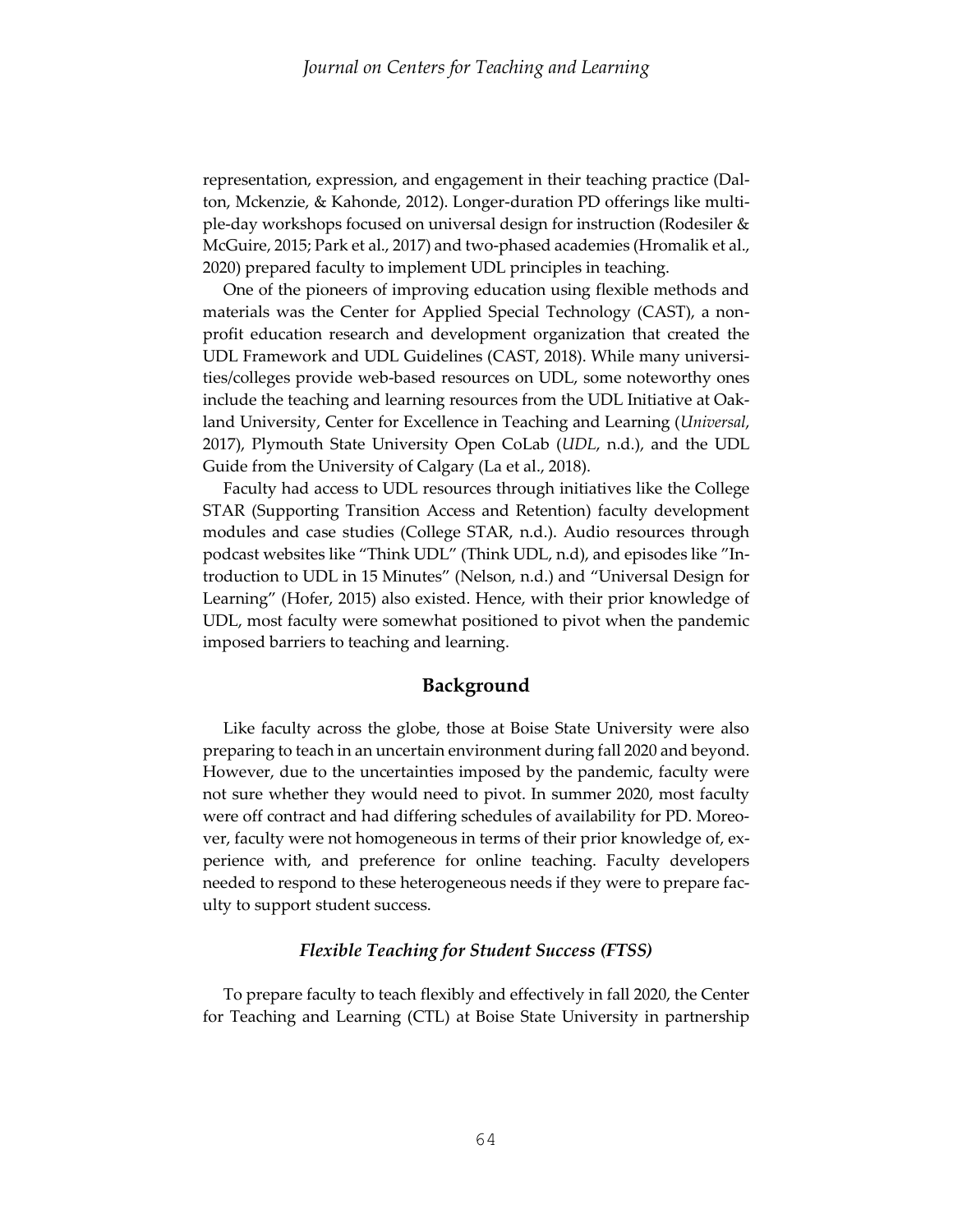with the eCampus Center, offered in the summer of 2020 a three-tiered faculty PD initiative called the Flexible Teaching for Student Success (FTSS) Initiative. In order to model flexibility, the FTSS had a three-tiered design with "content [that] was similar across the tiers but varied in the depth of the learning experience, giving faculty the opportunity to select the option that best aligned with their needs and availability" (Bose et al., 2020, p. 90). Of the three tiers, Tier 1 was an online, highly facilitated, three-week long institute (p. 91). Participating faculty were expected to engage asynchronously with the content for approximately 36 hours. Tier 2 Workshops consisted of week-long asynchronous online workshops in various topics, the content of which was adapted from the institute. The Tier 3 Resources consisted of independent access to web-based resources and regularly scheduled help sessions facilitated by instructional designers from the CTL and the Boise State eCampus Center (p. 93).

 Bose et al. (2020) provide a detailed description of the design of the FTSS Initiative as well as discussion of the faculty/participants' initial perceptions of the PD experience. The aim of this evaluation study is to examine the experiences of participants in greater depth. Through deeper examination of evaluation surveys delivered during the FTSS sessions and a follow-up survey that was conducted in the middle of fall 2020, we provide both formative and summative data regarding the FTSS experience. Our hope is that this examination will affirm the approach that was utilized while at the same time help us to draw conclusions regarding the broader implications of the FTSS Initiative as the basis of a future training program that can be used to prepare faculty to teach flexibly, beyond the pandemic timeframe. The following research questions guided the researchers' inquiry:

RQ1: To what extent did the FTSS Initiative meet its programmatic goals?

RQ2: What were faculty perceptions regarding their experience with FTSS?

## **Method** *Measurement Tools*

Several instruments were utilized to collect evaluation data for this study, differing dependent on the tier in which the faculty member was enrolled. For Tier 1, data was collected through an evaluation form delivered at the end of the institute. For Tier 2, data was collected via an evaluation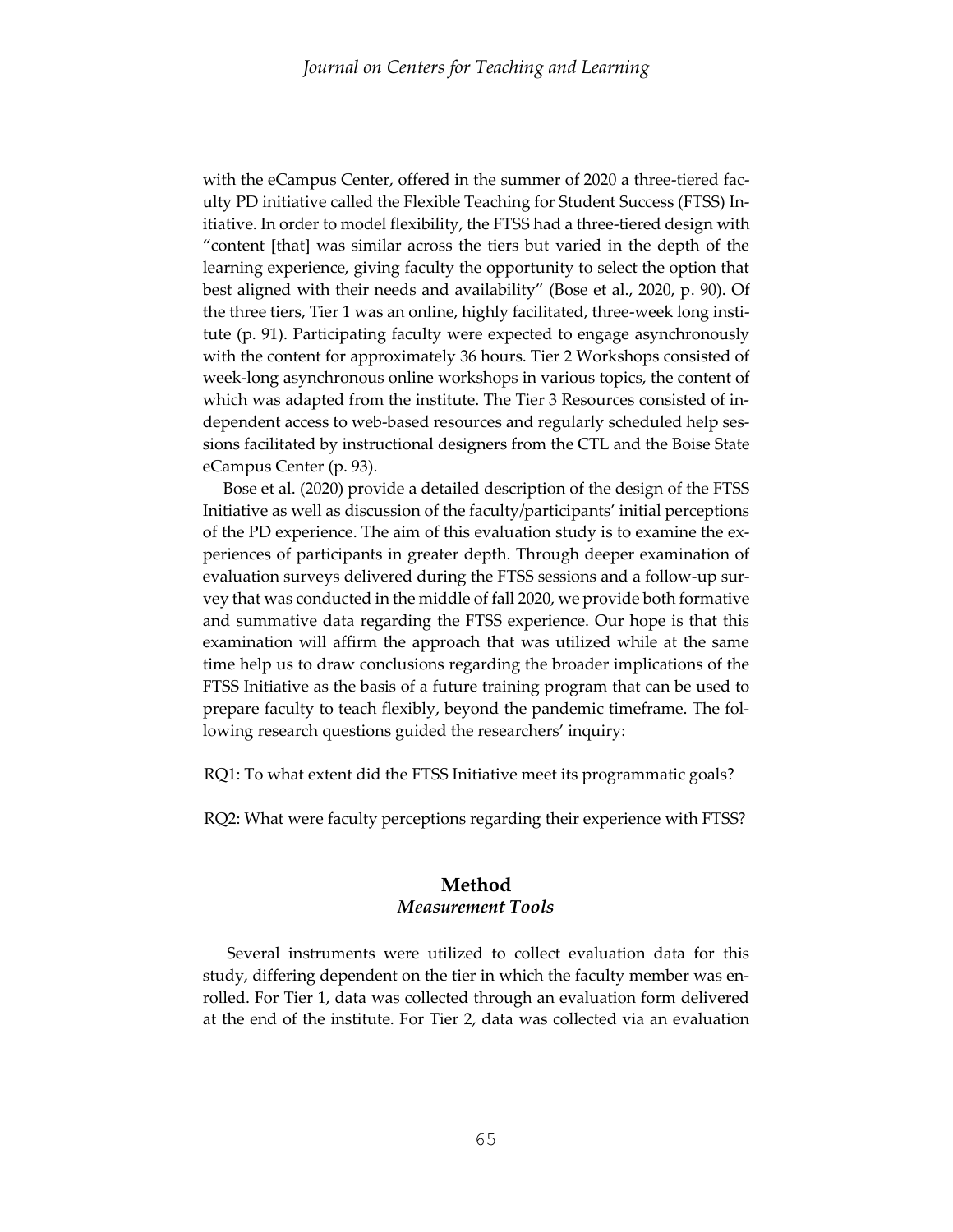form delivered at the end of each individual workshop and in an evaluation form that was filled out once a participant had completed stipend requirements—completion of three workshops and a FLIP (Flexible Learning and Instruction Plan) document (Bose et al., 2020).

 Due to the speed at which the program and evaluations were developed during the pandemic, consent and an Institutional Review Board (IRB) was not in place for initial FTSS participants. However, once the IRB was approved, consent information was placed into each of the evaluation instruments. Only data for those who consented to participate is included in this study. The questions used for evaluation for Tiers 1 and 2 are included in Appendix E of the Bose et al. (2020) article. Participants in Tier 3 were not asked to complete any evaluations; hence, no data is included in the present study.

 Additionally, a follow-up survey was created to assess the longer-term impact of the FTSS Initiative on faculty who participated and the students that were enrolled in their classes. This survey was distributed in October of 2020, nearly 2 months after the beginning of the semester. Appendix A outlines the questions that were included in this survey. An earlier version of this survey was presented in Appendix F of the Bose et al. (2020) article, which was later revised to include additional and reframed questions.

#### *Respondents*

#### **Tier 1 Evaluation**

 Overall, 81 participants consented to have their evaluation responses used for research purposes. Because of the timing in which the IRB was approved and consent was implemented, a majority of these responses come from the later sessions: none from Session 1, two percent (*N* = 2) from Session 2, 52 percent (*N* = 42) from Session 3, and 46 percent (*N* = 37) from Session 4. No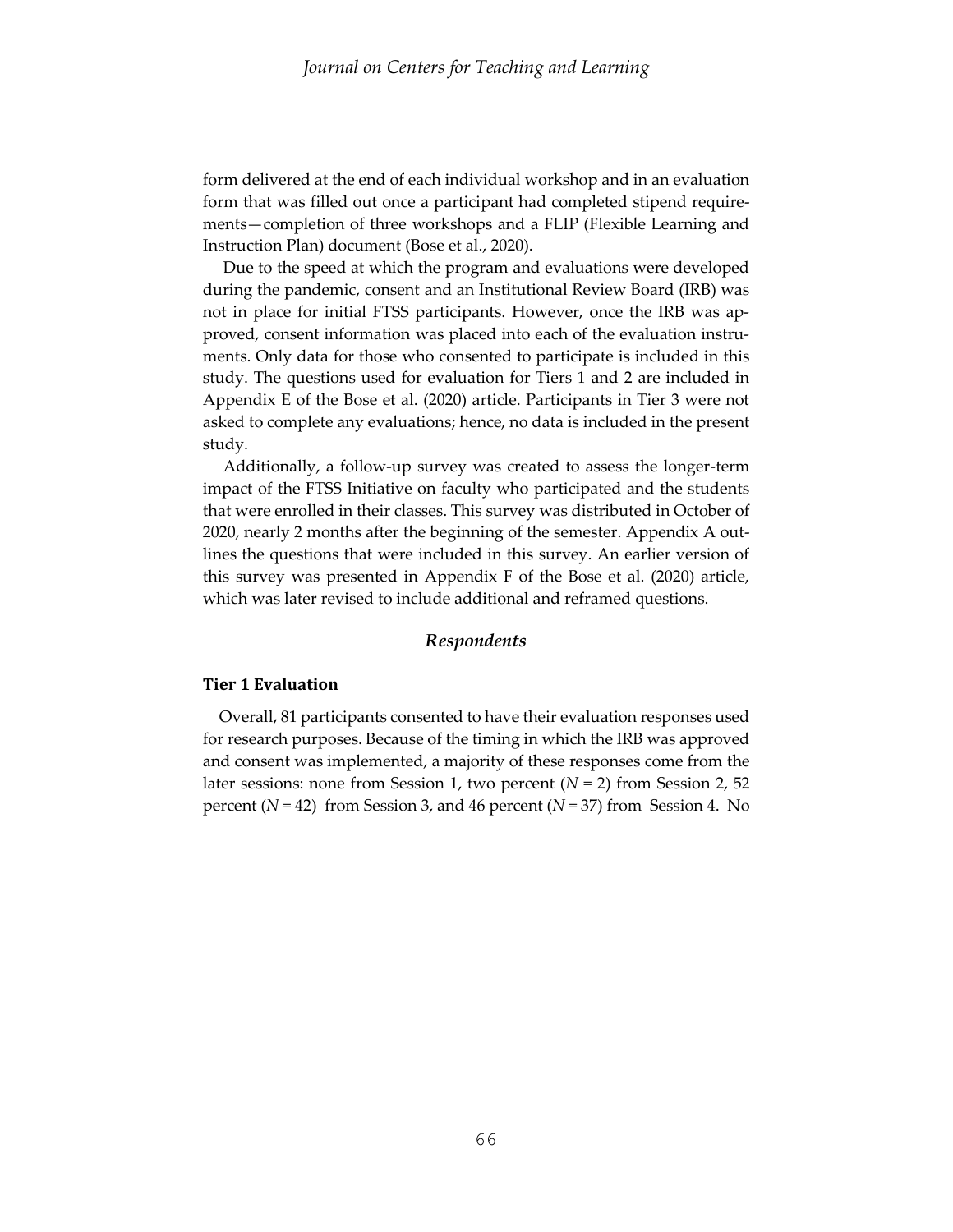other demographic information was collected from participants as part of this evaluation.

# **Tier 2 Evaluation**

 Seventy-nine participants in Tier 2 agreed to have their evaluation responses included in the research study. It should be noted that evaluations were not tracked at the individual participant level; therefore, an individual may have filled out multiple responses—one for each of the workshops in which they participated. Table 1 shows the distribution of evaluation responses across all of the offered workshops.

| Table 1                                              |             |      |  |  |  |
|------------------------------------------------------|-------------|------|--|--|--|
| Breakdown in Evaluation Responses by Workshop        |             |      |  |  |  |
| Workshop                                             | $\mathbf n$ | $\%$ |  |  |  |
| <b>Establishing Instructor Presence</b>              | 15          | 19   |  |  |  |
| Strategies for Providing Effective Feedback          | 15          | 19   |  |  |  |
| Active Learning in Asynchronous Settings             | 19          | 24   |  |  |  |
| Creating Courses that Meet the Needs of All Students | 5           | 6    |  |  |  |
| <b>Building Inclusive Learning Communities</b>       | 10          | 13   |  |  |  |
| <b>Integrating Flexible Assessments</b>              | 15          | 19   |  |  |  |
| Total                                                | 79          | 100  |  |  |  |

In addition, Tier 2 participants also completed an additional evaluation form when they had completed the three workshops that were required for the stipend. A total of 66 faculty consented to have their responses to this evaluation used for research purposes. Of those that responded, 65% (*N* = 43) were full-time faculty, 20% ( $N = 13$ ) were adjunct faculty, 9% ( $N = 6$ ) were staff, and  $6\%$  ( $N = 4$ ) were "other."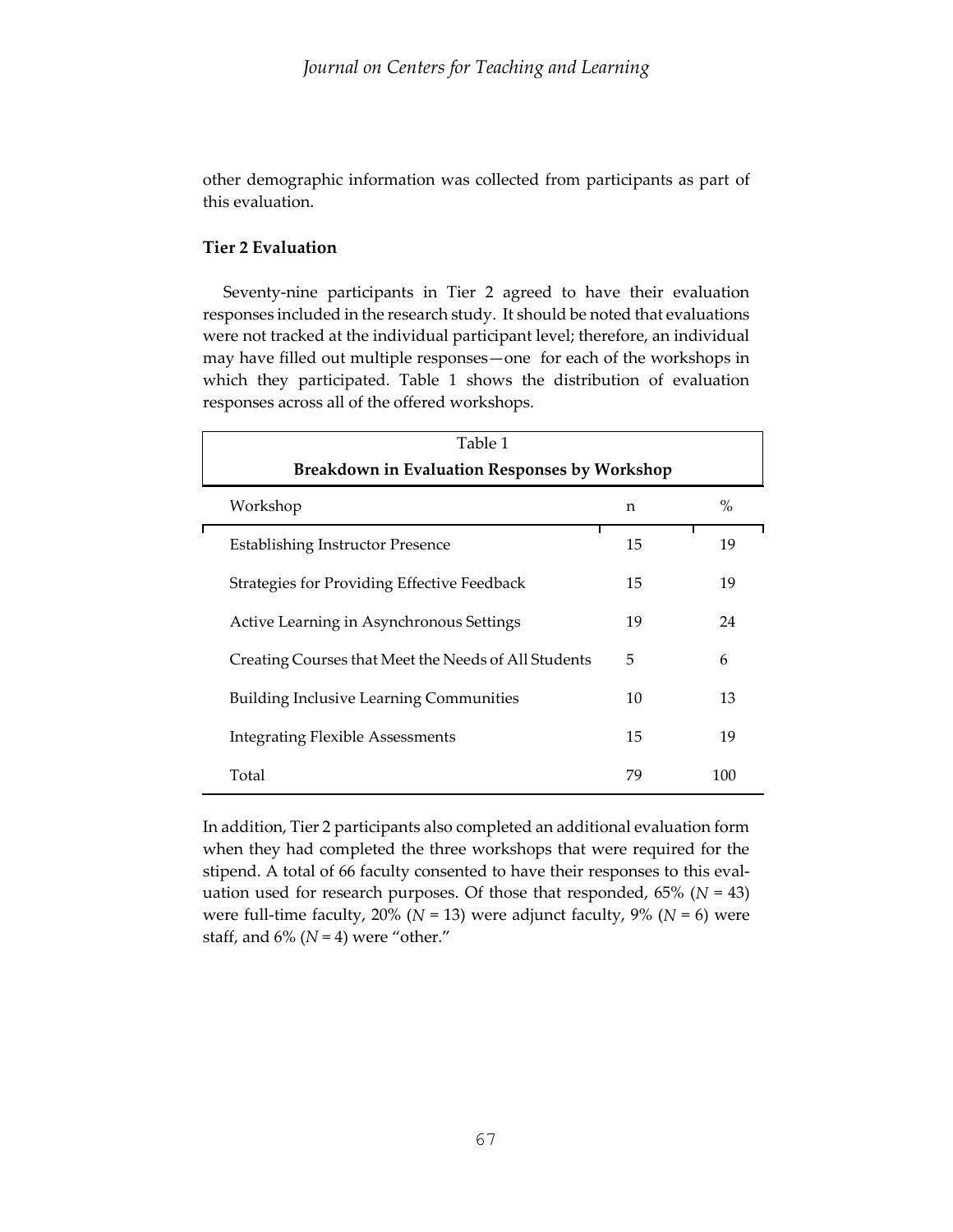### **Follow-Up Evaluation**

 At the beginning of October 2020, a follow-up survey was distributed to 550 faculty who had completed one of the FTSS Tiers. A total of 171 faculty responded and consented to participate in the survey, resulting in a response rate of 34%. Of the respondents, 69% (*N* = 112) had participated in Tier 1, 30% (*N* = 49) had participated in Tier 2, and 1% (*N* = 2) had participated in Tier 3. Due to low response levels from Tier 3 participants, those data have been excluded from this analysis.

## *Data Analysis*

 Once evaluation and survey responses were collected, they were analyzed for descriptive statistics using Google Sheets and Qualtrics reporting tools. Open response questions were imported into NVivo for thematic analysis.

## **Results**

# *RQ1: To what extent did the Flexible Teaching for Student Success meet its programmatic goals?*

The first research question centers around the extent to which various aspects of the FTSS met its programmatic goals. Here we drew from multiple measures that were collected as part of the initiative to give us a better understanding of the impact of FTSS.

When the Tier 1 Institute participants were asked about the extent to which they felt that the institute met its intended learning objectives, most agreed that it helped them develop a variety of engaging learning activities and their ability to design alternative assessments. Since Tier 2 workshops were centered around a variety of topics, perceptions regarding meeting the intended outcomes were assessed a bit differently. Those that completed Tier 2 were asked to respond to the statement: "Tier 2 Workshops helped me feel more prepared to deliver my course flexibly in the future." Their responses are captured in Table 2 below. The overall level of agreement in this group was strong as well, with 98 percent of participants agreeing with the statement.

 In the follow-up survey delivered in the fall, there were several items which sought to measure the impact of FTSS participation upon courses that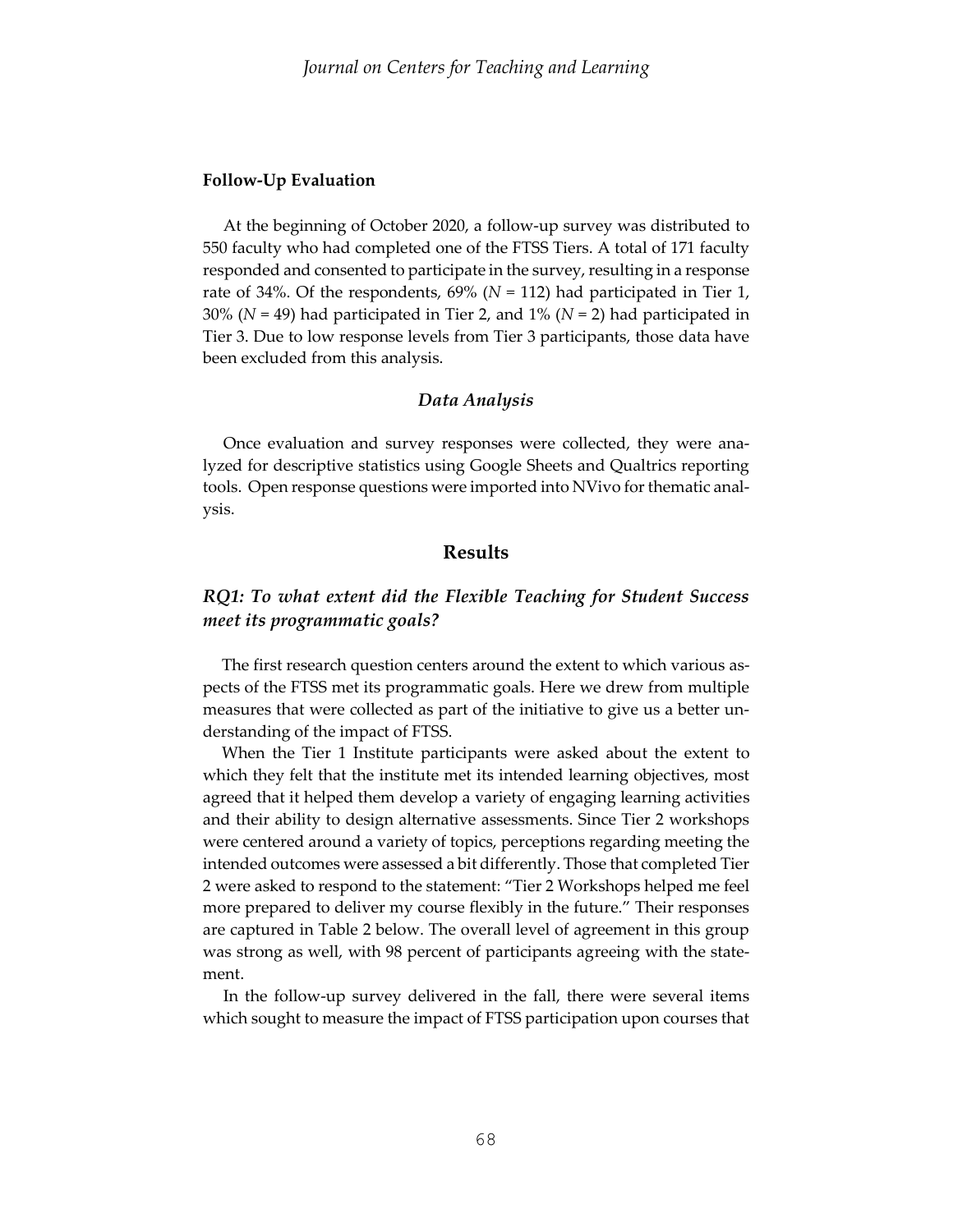were delivered in that term. Participants of both tiers were asked to respond to the following question: "Imagine what your course would be like had you not participated in FTSS. How different do you think your course would be compared to what you delivered with FTSS?" While we recognize that this is a self-reported and somewhat speculative question, it is intended to get an initial sense of the extent to which the FTSS had an impact upon the course design of participants.

 The results of this question are shown in Table 3. Overall, most faculty in both tiers perceived that their courses were somewhat different based on the experience that they had in FTSS. The strength of that difference seems to be amplified in Tier 1, where a greater proportion of respondents said that their course was very different as a result of participating in FTSS.

| Table 2<br>"Tier 2 workshops helped me feel more prepared<br>to deliver my course flexibly in the future."                                      |     |    |       |       |     |
|-------------------------------------------------------------------------------------------------------------------------------------------------|-----|----|-------|-------|-----|
| Somewhat<br>Strongly<br>Somewhat<br>Total<br>Strongly<br>Agree nor<br><b>Disagree</b><br>Disagree<br><b>Disagree</b><br>Agree<br>Agree<br>Agree |     |    |       |       |     |
| 77%                                                                                                                                             | 21% | 2% | $0\%$ | $0\%$ | 98% |

 Another question that sought to measure the impact of the FTSS experience prompted faculty to "Share an example of how a student in your course(s) has benefitted by offering your class in a more flexible format." These open responses were coded using NVivo and several prominent themes emerged. These included:

- 1. Allowing for flexible and remote participation
- 2. The use of more flexible assessments
- 3. Better course structure and direction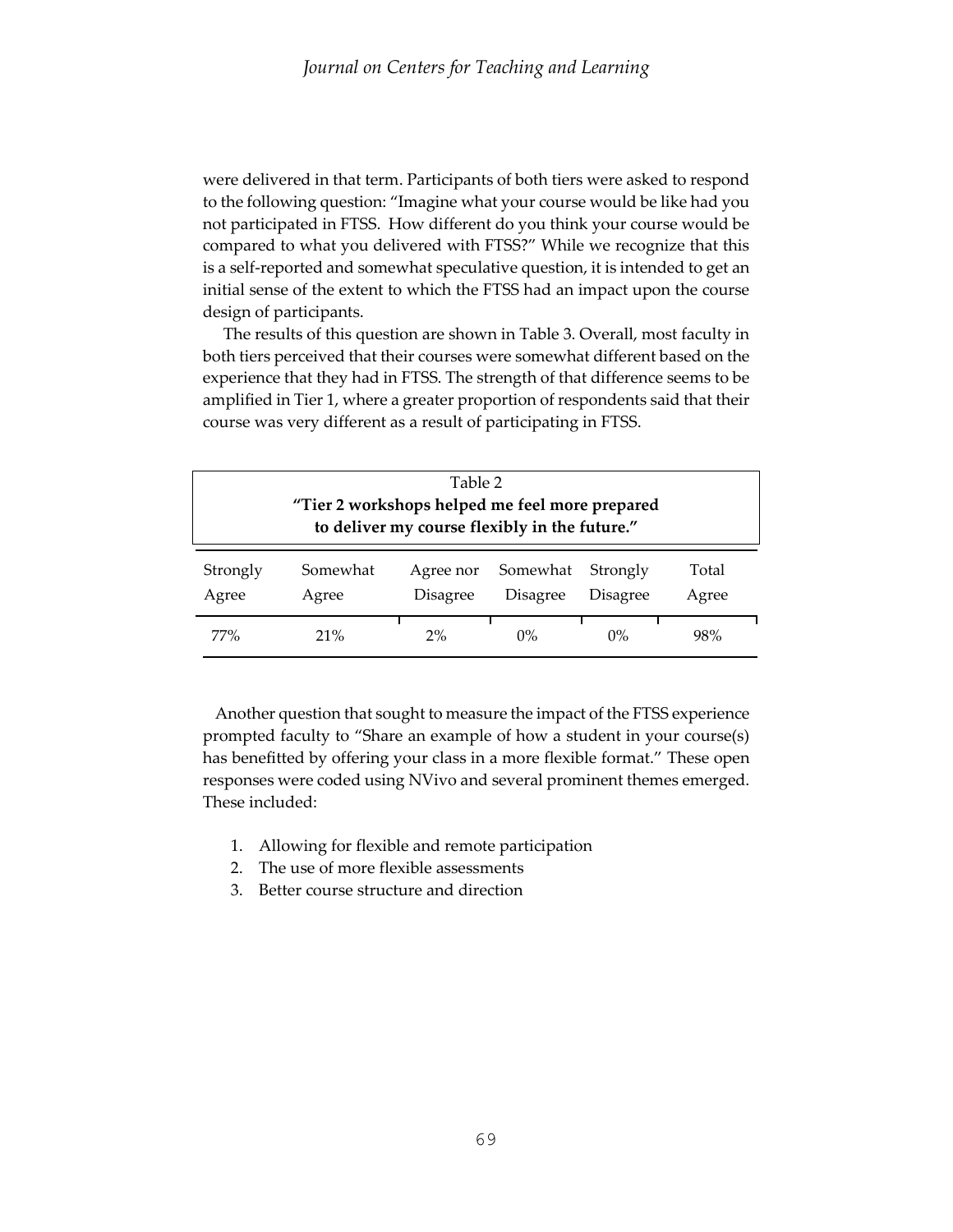| Table 3<br>How different do you think your course would be compared to what<br>you delivered with FTSS? |                  |      |    |                 |
|---------------------------------------------------------------------------------------------------------|------------------|------|----|-----------------|
|                                                                                                         | Tier 1 Institute |      |    | Tier 2 Workshop |
|                                                                                                         | N                | $\%$ | N  | $\%$            |
| Very different                                                                                          | 25               | 24   | 4  | 9               |
| Somewhat different                                                                                      | 72               | 68   | 36 | 80              |
| Not at all different                                                                                    | 9                | 8    | 5  | 11              |

## **Allowing for Flexible and Remote Participation**

 Several faculty commented that the FTSS helped them to create a course that allowed for more flexible participation—meaning that students could participate in course activities either asynchronously or remotely. Asynchronous features allowed students who were working odd schedules to participate fully in the course. Comments from participants in this vein included: "I had several students who were working odd hours because of the current pandemic situation. More flexibility allowed them to complete the coursework on their own timetable while also having access to the complete lectures."

 Another important strand in this theme was that remote participation allowed students to participate when they were either quarantining because of COVID-19 or taking care of someone as a result of the pandemic:

I have a student who takes care of her elderly grandparents and she was concerned about being in class the one day of our hybrid class. We discussed her situation and with access to the course weekly folders (contain [sic] activities/assignments, pre-recorded lectures, etc.) and Zoom, she has been relieved of her worry of bringing COVID home.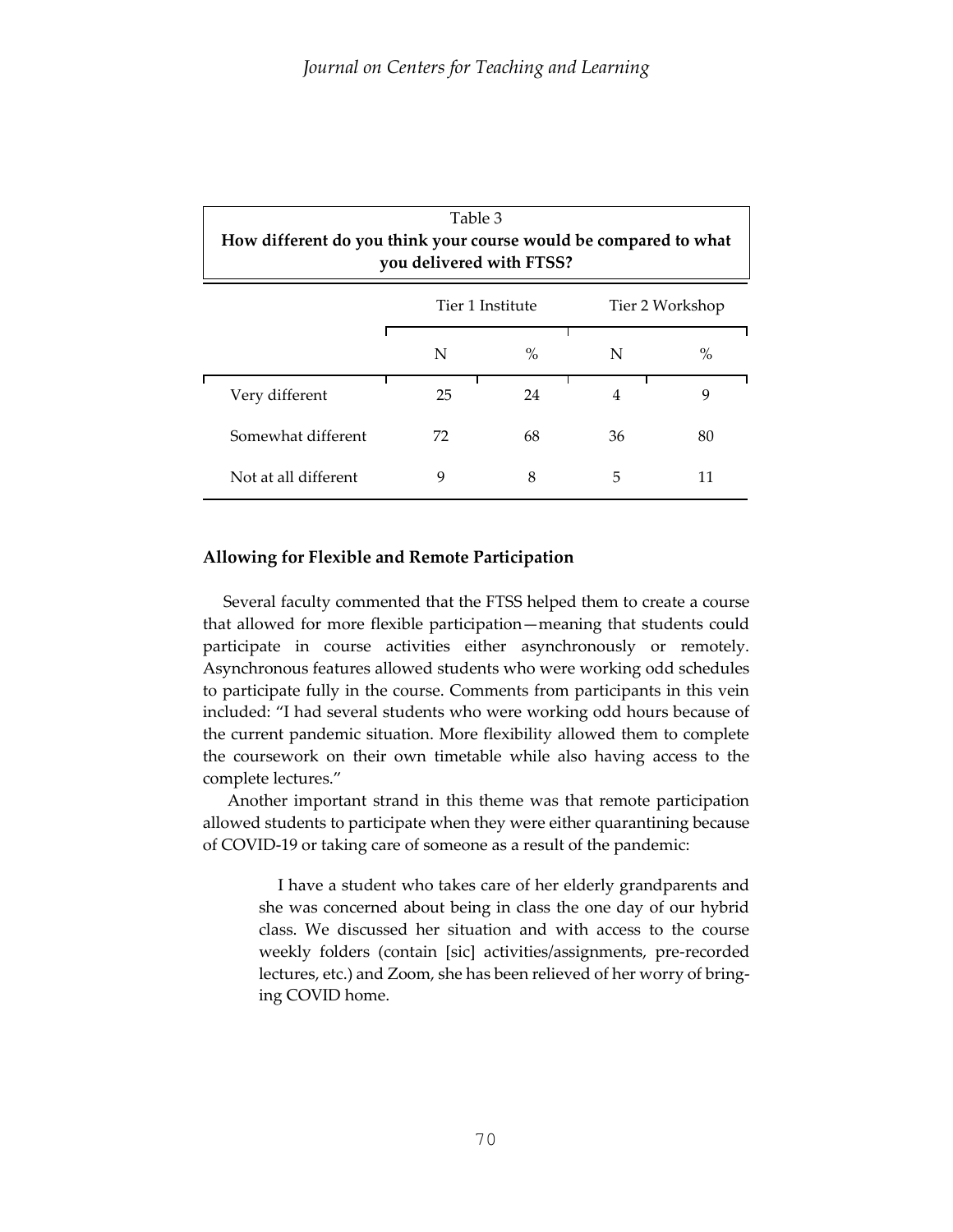### **Using More Flexible Assessments**

 The second most common theme in these open responses was that faculty who participated in FTSS utilized more flexible forms of assessment, allowing for additional options for topics and format:

> [H]ave also added more options for HOW our candidates will demonstrate their success. Building more flexibility into the types of evidence candidates can produce to exhibit proficiency is a HUGE shift in our course for this semester, as are the online tools we are using to take previously face-to-face interactions into a remote, yet still collaborative, setting.

## **Better Course Structure and Directions**

 A third prominent theme regarding direct benefit to students was the greater emphasis on Blackboard course structure and directions. The benefits included faculty's use of a more consistent and clear structure in their course, along with greater emphasis on having explicit and clear directions for assignments in the course:

> I think some of what helped so far has been to be clear about structure, modelling my site on the formatting provided in the institute, and I've receieved [sic] very few questions about where to find materials in class compared to previous semesters.

 These three themes and examples provide evidence to the many ways that faculty were able to utilize the lessons learned during the FTSS to benefit their students during the pandemic.

# *RQ2: What were faculty perceptions regarding their experience with FTSS?*

While the previous research question was aimed at understanding the extent to which the FTSS met its intended purpose, the second research question seeks to understand the experience of faculty that participated in the program.

Participants in both Tiers 1 and 2 were asked about their experience of participating in the FTSS Initiative. Their responses indicated that, overall,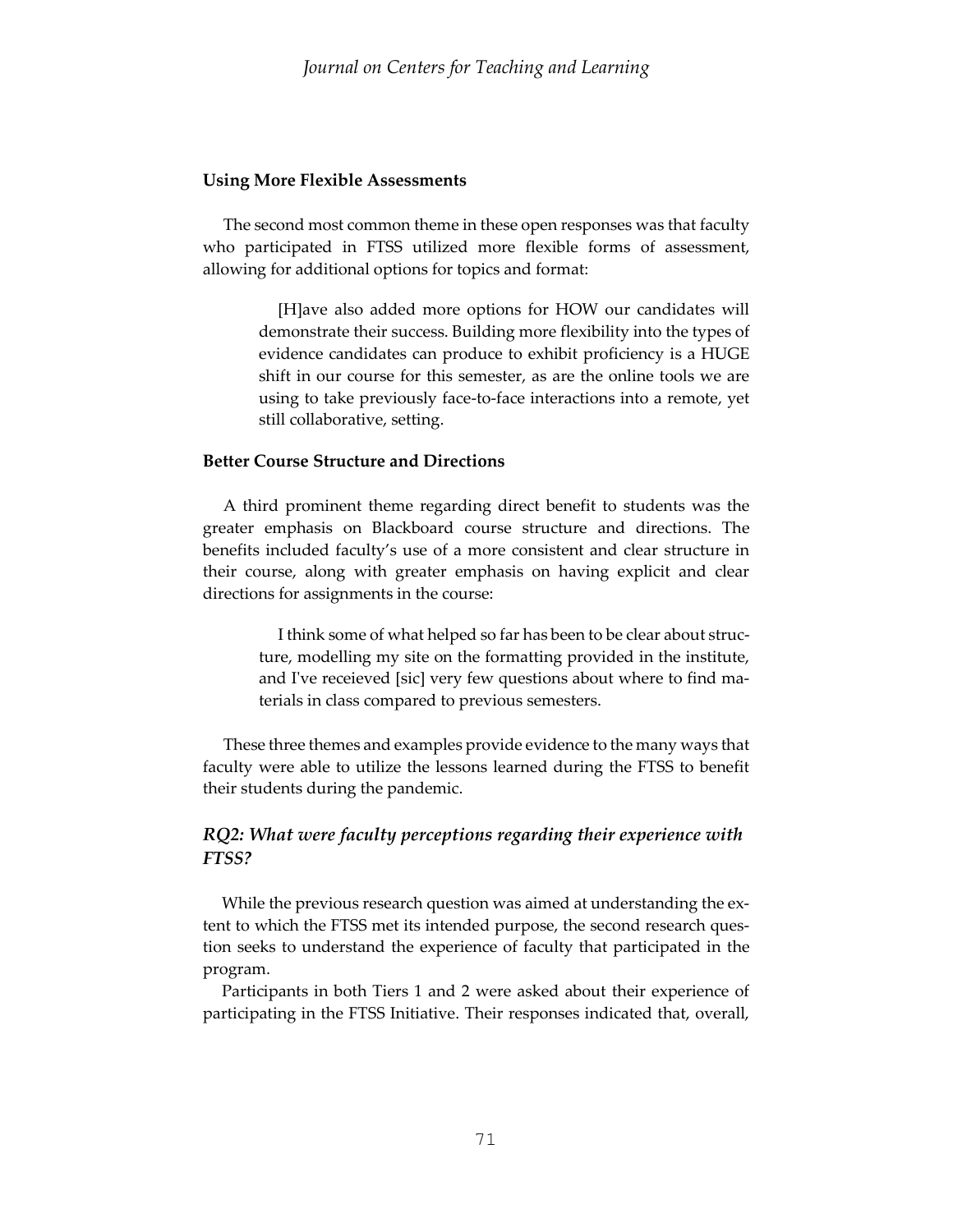faculty found both the institute and the workshops to be helpful in terms of the activities they engaged in and the resources they had access to. The overall ratings were higher for the institute than the workshops. The difference between the institute and workshops were most strongly seen when it came to the presence of the facilitators—with the faculty perceiving that facilitators were more present in the institute and less so in the workshops.

## *Open-Coded Benefits*

 The Tier 1 and 2 evaluations also included open-response fields that allowed participants to reflect on the greatest benefit and the greatest challenge of their FTSS experience. Using NVivo, themes were developed by openly coding Tier 1 responses for both benefits and challenges. These same set of codes for each question were then applied for the Tier 2 open responses. Codes were combined and refined using an iterative process. Table 4 highlights the most commonly identified themes for the question regarding the strengths of Tier 1 and Tier 2. Some of the themes were more prominent in one tier versus the other. Table 5 further highlights some of the most prominent themes identified, with a brief description and examples excerpt statement from respondents about that theme.

| Table 4<br>Frequency of Identified Themes in Open-Response Question<br>Regarding Strenghts of Tier 1 and Tier 2 |    |          |    |          |       |  |
|-----------------------------------------------------------------------------------------------------------------|----|----------|----|----------|-------|--|
| Tier 1 Institute<br>Tier 2 Workshops                                                                            |    |          |    |          |       |  |
| Themes                                                                                                          | N  | $\%$     | N  | $\%$     | Total |  |
| Resources Shared                                                                                                | 27 | 22.9%    | 41 | 44.6%    | 68    |  |
| Community                                                                                                       | 13 | 11.0%    | 13 | 14.1%    | 26    |  |
| <b>Explore Technology</b>                                                                                       | 14 | 11.9%    | 10 | $10.9\%$ |       |  |
| Modelling                                                                                                       | 17 | $14.4\%$ | 1  | 1.1%     | 24    |  |
| Facilitators                                                                                                    | 12 | $10.2\%$ | 2  | $2.2\%$  | 14    |  |
| Was able to create<br>things for my<br>course                                                                   | 3  | 2.5%     | 9  | 9.8%     | 12    |  |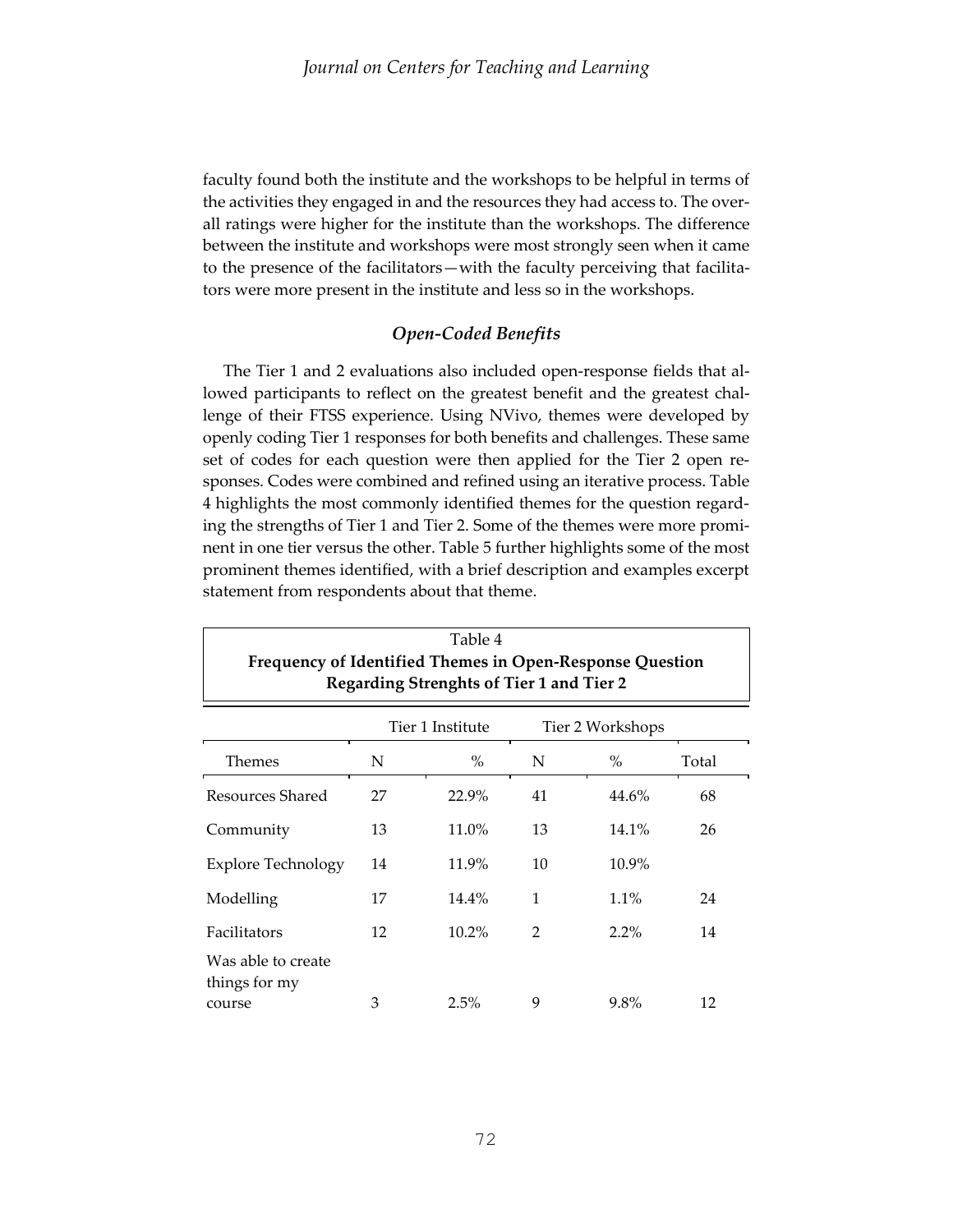| Structure of Insti-<br>tute     | 9                | 7.6%    | $\overline{2}$ | 2.2%    | 11  |
|---------------------------------|------------------|---------|----------------|---------|-----|
| Space and Account-<br>ability   | 5                | 4.2%    | $\overline{2}$ | 2.2%    | 7   |
| Opportunity for Re-<br>flection | $\mathbf{1}$     | 0.8%    | 5              | 5.4%    | 6   |
| Gaining Empathy<br>for Students | $\overline{4}$   | 3.4%    | $\mathbf{1}$   | 1.1%    | 5   |
| Examples                        | $\overline{2}$   | 1.7%    | 3              | 3.3%    | 5   |
| <b>FLIP Document</b>            | 4                | 3.4%    | $\theta$       | $0.0\%$ | 4   |
| Practice Opportuni-<br>ties     | $\overline{2}$   | 1.7%    | $\overline{2}$ | 2.2%    | 4   |
| <b>Learning Outcomes</b>        | 3                | 2.5%    | $\theta$       | $0.0\%$ | 3   |
| Activities                      | $\overline{2}$   | 1.7%    | $\theta$       | $0.0\%$ | 2   |
| Assignments                     | $\boldsymbol{0}$ | $0.0\%$ | 1              | 1.1%    | 1   |
| Total                           | 118              | 100.0%  | 92             | 100.0%  | 210 |

| Table 5<br>Open-Coded Themes Regarding Benefits with Examples from Each Tier |                                                                                                             |                                                                                                                                                                                                                    |                                                                                                                                                                                           |  |
|------------------------------------------------------------------------------|-------------------------------------------------------------------------------------------------------------|--------------------------------------------------------------------------------------------------------------------------------------------------------------------------------------------------------------------|-------------------------------------------------------------------------------------------------------------------------------------------------------------------------------------------|--|
| <b>Theme Name</b>                                                            | Theme<br>Description                                                                                        | Tier 1 Example                                                                                                                                                                                                     | Tier 2 Example                                                                                                                                                                            |  |
| Resources<br>Shared                                                          | The sharing of<br>readings, videos,<br>strategies, and<br>models for<br>creating flexibility<br>in courses. | "Exposing in-<br>structors to best<br>practices of cre-<br>ating a compre-<br>hensible and<br>flexible course,<br>making instruc-<br>tors think about<br>the best ways to<br>implement those<br>practices in their | "The videos pro-<br>vided some<br>things to think<br>about in terms of<br>implementing<br><b>UDL</b> [Universal<br>Design for Learn-<br>ing] principles<br>into a variety of<br>courses." |  |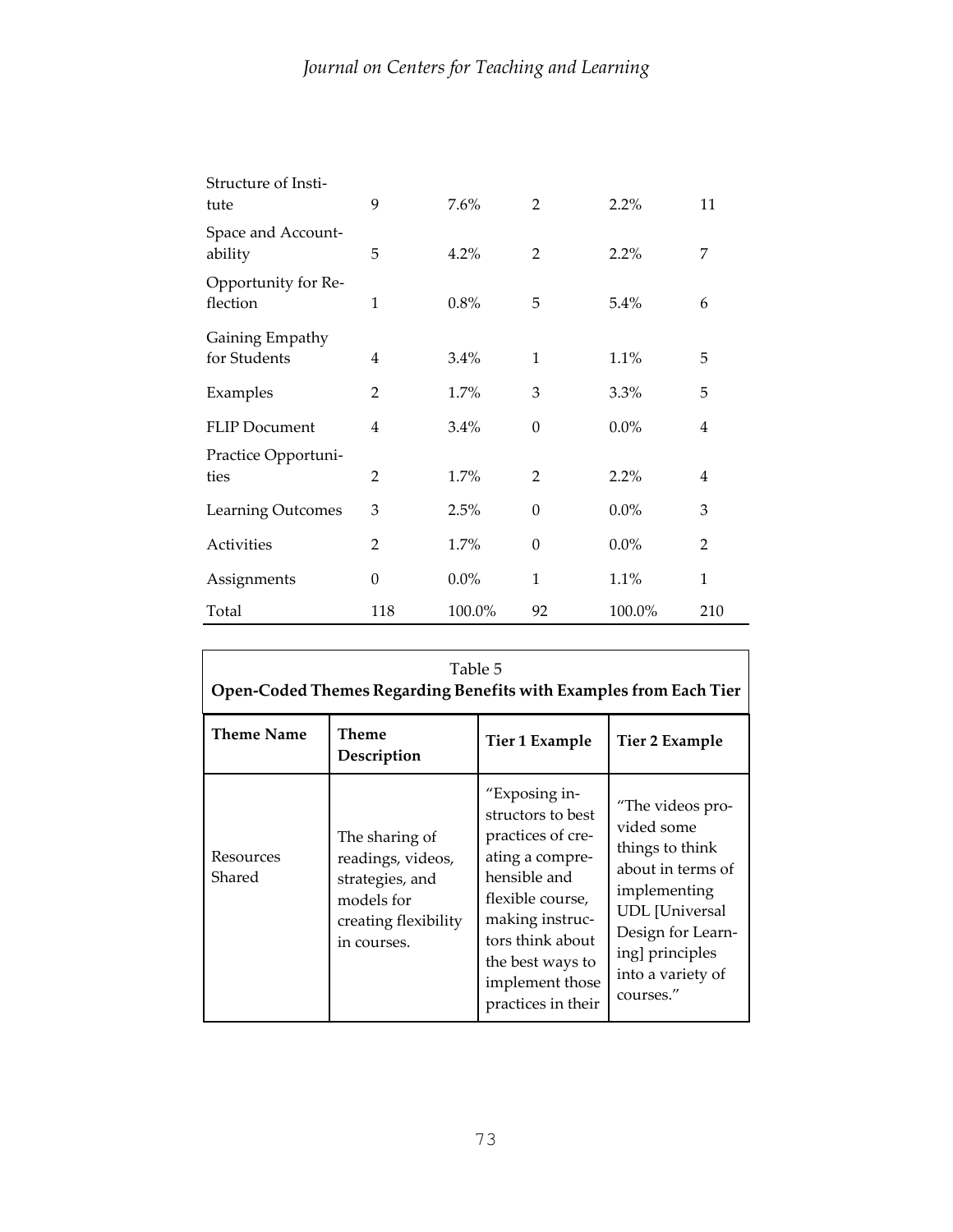|                       |                                                                                                                                                                                | specific<br>courses."                                                                                                                                                                                                                      |                                                                                                                                                                                                                                                       |
|-----------------------|--------------------------------------------------------------------------------------------------------------------------------------------------------------------------------|--------------------------------------------------------------------------------------------------------------------------------------------------------------------------------------------------------------------------------------------|-------------------------------------------------------------------------------------------------------------------------------------------------------------------------------------------------------------------------------------------------------|
| Community             | Connections<br>created with other<br>faculty in their<br>session. These<br>connections<br>enabled them to<br>share ideas and<br>feedback for<br>creating a flexible<br>course. | "It was ex-<br>tremely helpful<br>to interact with<br>faculty in other<br>departments,<br>get feedback on<br>activities, and<br>brainstorm solu-<br>tions to con-<br>cerns that we<br>are all facing as<br>we move our<br>classes online." | "I really benefited<br>from seeing other<br>professor's feed-<br>back. It sparked<br>some ideas for<br>me and how I<br>might change my<br>practice, as well<br>as affirming some<br>of the methods I<br>already con-<br>sciously use in<br>feedback." |
| Explore<br>Technology | Participants were<br>given<br>opportunities to<br>explore new<br>learning<br>technologies to<br>help with creating<br>their course in a<br>more flexible<br>format.            | "It was very<br>beneficial to be<br>exposed to a va-<br>riety of online<br>tools and having<br>the opportunity<br>to try them<br>out"                                                                                                      | "Trying out new<br>ideas such as<br>Flipgrid and Wik-<br>i's."                                                                                                                                                                                        |
| Modelling             | The perception<br>that the institute or<br>workshop itself<br>modelled best<br>practices related to<br>flexible course<br>design.                                              | "The modeling<br>of remote teach-<br>ing strategies<br>and technolo-<br>gies during the<br>FTSS assign-<br>ments was the<br>strongest ele-<br>ment. It allowed<br>us to experience<br>these elements                                       | Not a prevalent<br>theme                                                                                                                                                                                                                              |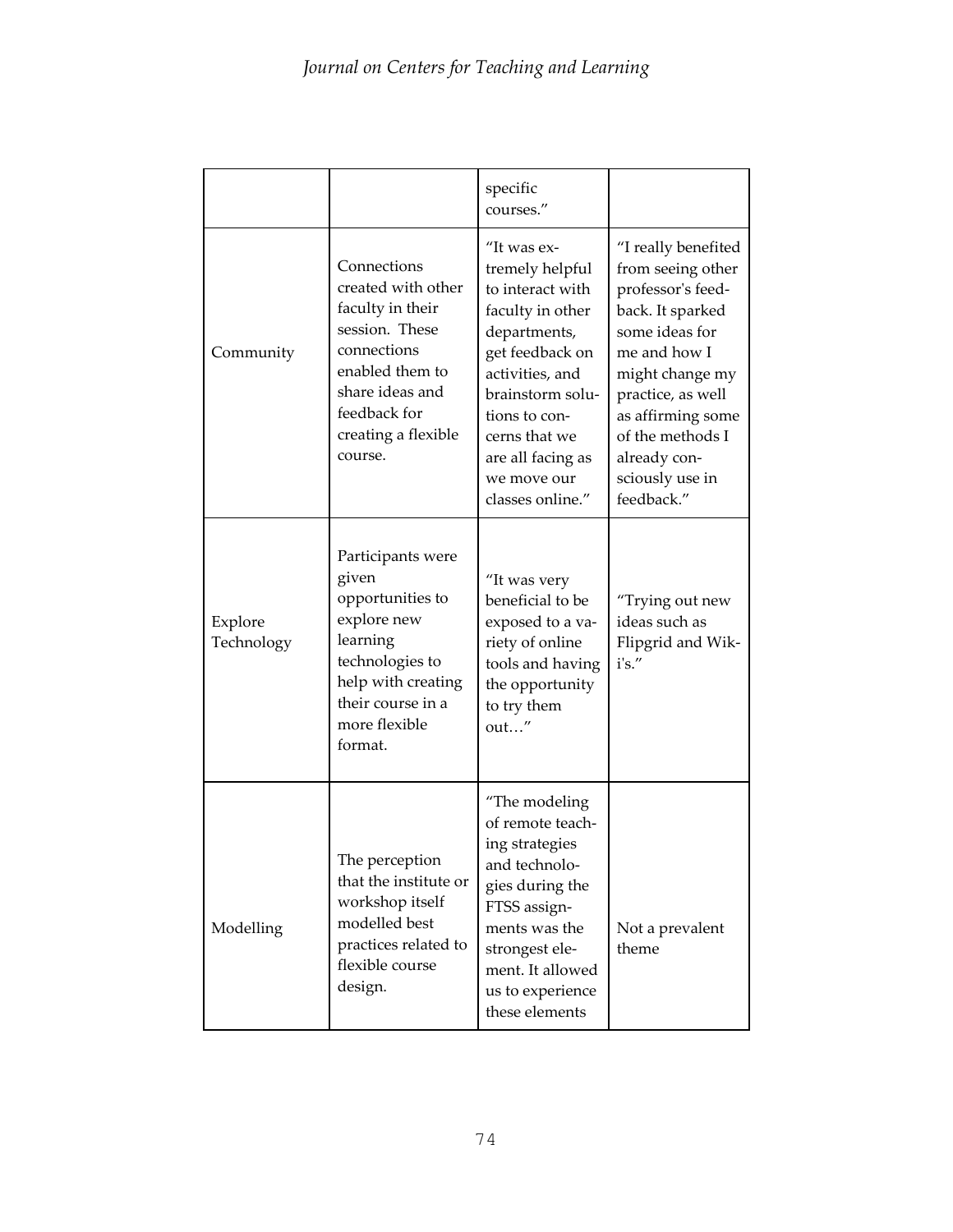|              |                                                                                                                                     | from the per-<br>spective of a stu-<br>dent, and thus<br>evaluate their<br>effectiveness."                                                                                                                                                                                                |                          |
|--------------|-------------------------------------------------------------------------------------------------------------------------------------|-------------------------------------------------------------------------------------------------------------------------------------------------------------------------------------------------------------------------------------------------------------------------------------------|--------------------------|
| Facilitators | Engagement and<br>feedback that the<br>institute and work-<br>shop facilitators<br>provided during<br>the learning expe-<br>rience. | "The instructors<br>were excellent.<br>They moderated<br>the class effec-<br>tively, inter-<br>acted with stu-<br>dents well and<br>modeled the<br>concepts of the<br>class. We<br>learned from the<br>instructional<br>materials, but<br>also from ob-<br>serving the in-<br>structors." | Not a prevalent<br>theme |

# *Open-Coded Challenges*

The open-response fields regarding encountered challenges in the evaluation surveys for each of the tiers was then coded using the same process that is described above. The most common themes from this analysis are listed in Table 6 below. Table 7 further explores some of the most prominent themes that were identified, with a brief description and some excerpts from respondents that illustrate the theme.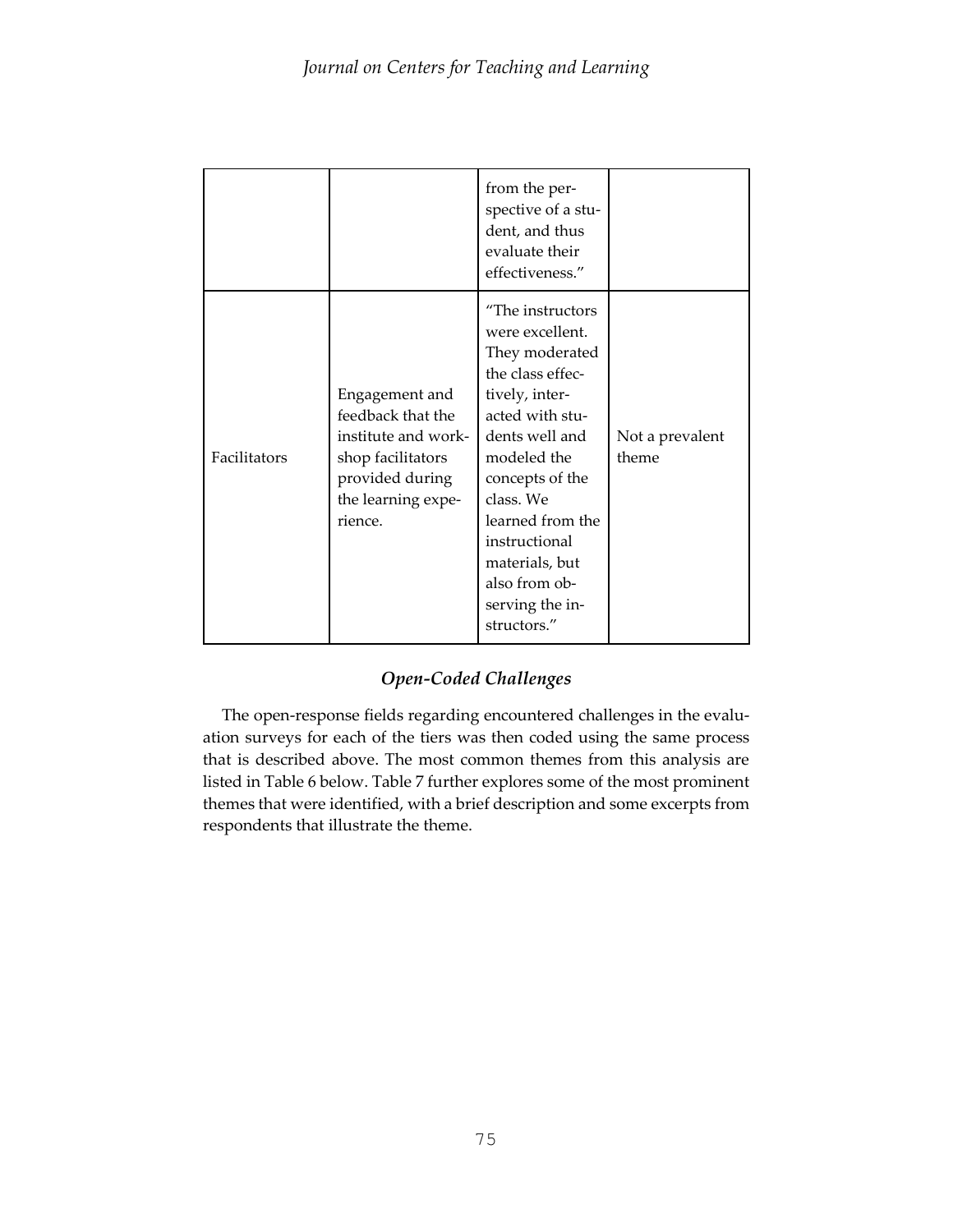| Table 6<br>Frequency of Identified Themes in Coded Responses Regarding<br>Challenges of Tier 1 and Tier 2 |                |        |                  |         |                |
|-----------------------------------------------------------------------------------------------------------|----------------|--------|------------------|---------|----------------|
| Tier 1 Institute<br>Tier 2 Workshops                                                                      |                |        |                  |         |                |
| Themes                                                                                                    | ${\bf N}$      | $\%$   | $\mathbf N$      | $\%$    | Total          |
| None                                                                                                      | 23             | 31.5%  | 18               | 27.7%   | 41             |
| Readings                                                                                                  | 5              | 6.8%   | 7                | 10.8%   | 12             |
| Repetitive Activities                                                                                     | 1              | 1.4%   | 9                | 13.8%   | 10             |
| <b>FLIP</b>                                                                                               | 9              | 12.3%  | $\boldsymbol{0}$ | $0.0\%$ | 9              |
| Learning Outcomes                                                                                         | 8              | 11.0%  | $\theta$         | $0.0\%$ | 8              |
| Issues with Feedback                                                                                      | $\overline{2}$ | 2.7%   | 5                | 7.7%    | 7              |
| Challenges with<br>Technology                                                                             | 2              | 2.7%   | $\overline{4}$   | 6.2%    | 6              |
| Inclusion                                                                                                 | 5              | 6.8%   | $\mathbf{1}$     | 1.5%    | 6              |
| Mismatch between<br>goals and existing<br>abilities                                                       | 5              | 6.8%   | $\mathbf{1}$     | 1.5%    | 6              |
| Clarity of Instruc-<br>tions                                                                              | $\theta$       | 0.0%   | $\overline{4}$   | 6.2%    | $\overline{4}$ |
| More Examples                                                                                             | $\theta$       | 0.0%   | $\overline{4}$   | 6.2%    | 4              |
| Other*                                                                                                    | 13             | 17.8%  | 12               | 18.5%   | 25             |
| Total                                                                                                     | 73             | 100.0% | 65               | 100.0%  | 138            |

*\*Example themes include: Too much busy work, content issues, wanted more interaction, didn't find the discussions helpful.*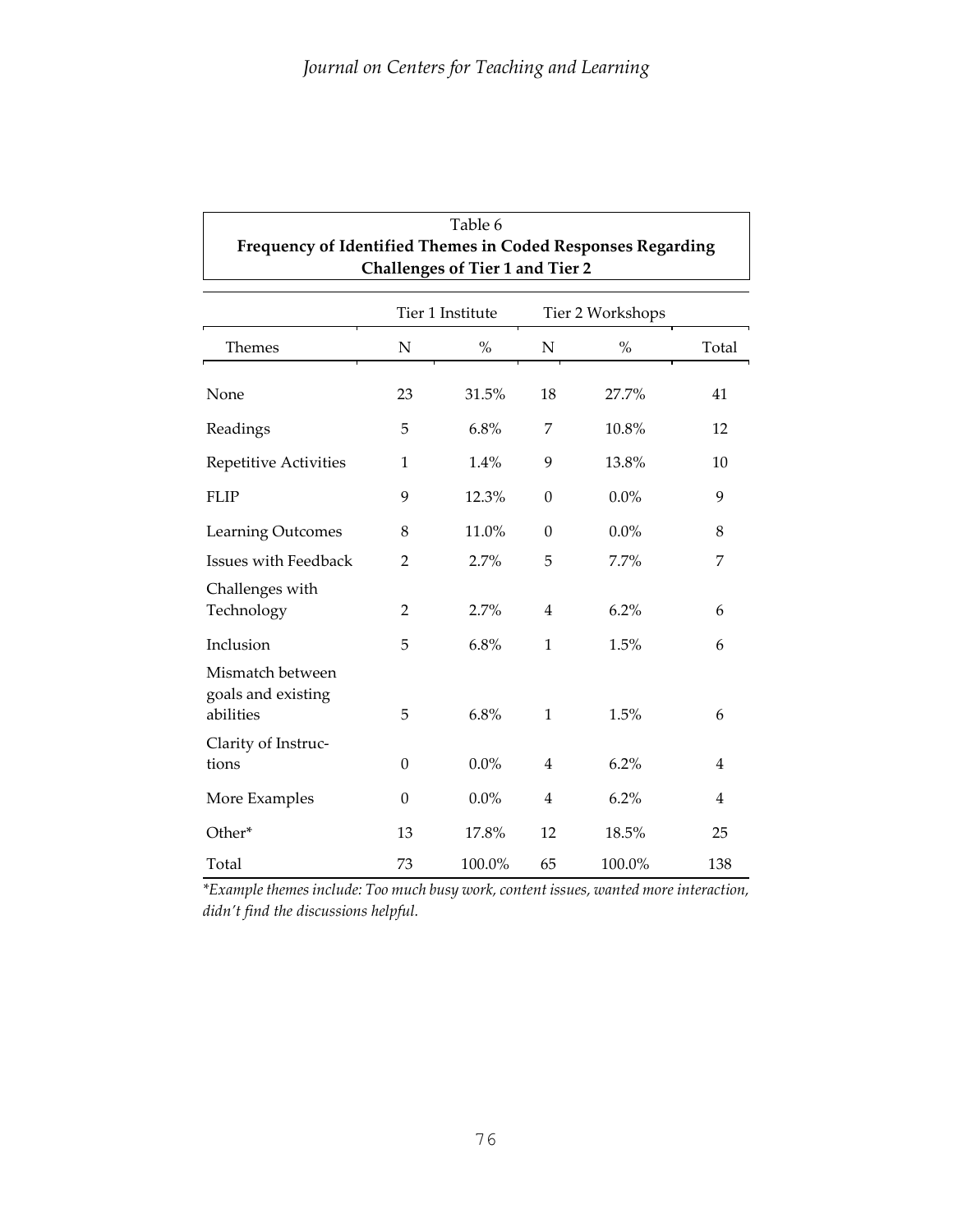|                               | Table 7<br><b>Open-Coded Challenges and Examples</b>                                                                                                                                                       |                                                                                                                                                                                                                                          |                                                                                                                                                                                            |  |
|-------------------------------|------------------------------------------------------------------------------------------------------------------------------------------------------------------------------------------------------------|------------------------------------------------------------------------------------------------------------------------------------------------------------------------------------------------------------------------------------------|--------------------------------------------------------------------------------------------------------------------------------------------------------------------------------------------|--|
| Theme                         | <b>Theme</b><br>Description                                                                                                                                                                                | <b>Tier 1 Example</b>                                                                                                                                                                                                                    | <b>Tier 2 Example</b>                                                                                                                                                                      |  |
| No Chal-<br>lenges            | Respondents could<br>not identify a chal-<br>lenge that was en-<br>countered during<br>the sessions.                                                                                                       | "I think all activities<br>of the institute had<br>some value as each<br>activity has taught<br>me something new<br>or allowed me to<br>practice using new<br>technologies."                                                             | "I found every-<br>thing to be help-<br>ful."                                                                                                                                              |  |
| Readings                      | Challenges related<br>to the readings.<br>This theme was<br>sometimes related<br>to the topic of the<br>reading while other<br>times it was about<br>the quality of the<br>reading.                        | "Many of the read-<br>ings felt too general<br>to be helpful. I al-<br>ready understood<br>the main idea/issue<br>and was looking for<br>strategies and an-<br>swers. Unfortu-<br>nately, few readings<br>offered these specif-<br>ics." | "I was unable to<br>get some of the<br>readings, some<br>were a bit redun-<br>dant."                                                                                                       |  |
| Repeti-<br>tive<br>Activities | Challenges related<br>to certain activities<br>that were repeated<br>from session to ses-<br>sion. The most<br>prominent example<br>was the reuse of<br>Flipgrid introduc-<br>tions in each work-<br>shop. | N/A                                                                                                                                                                                                                                      | "I would have pre-<br>ferred a different<br>way of interacting<br>with participants<br>since I already was<br>introduced to<br>Flipgrid (which I<br>do like) in an ear-<br>lier workshop." |  |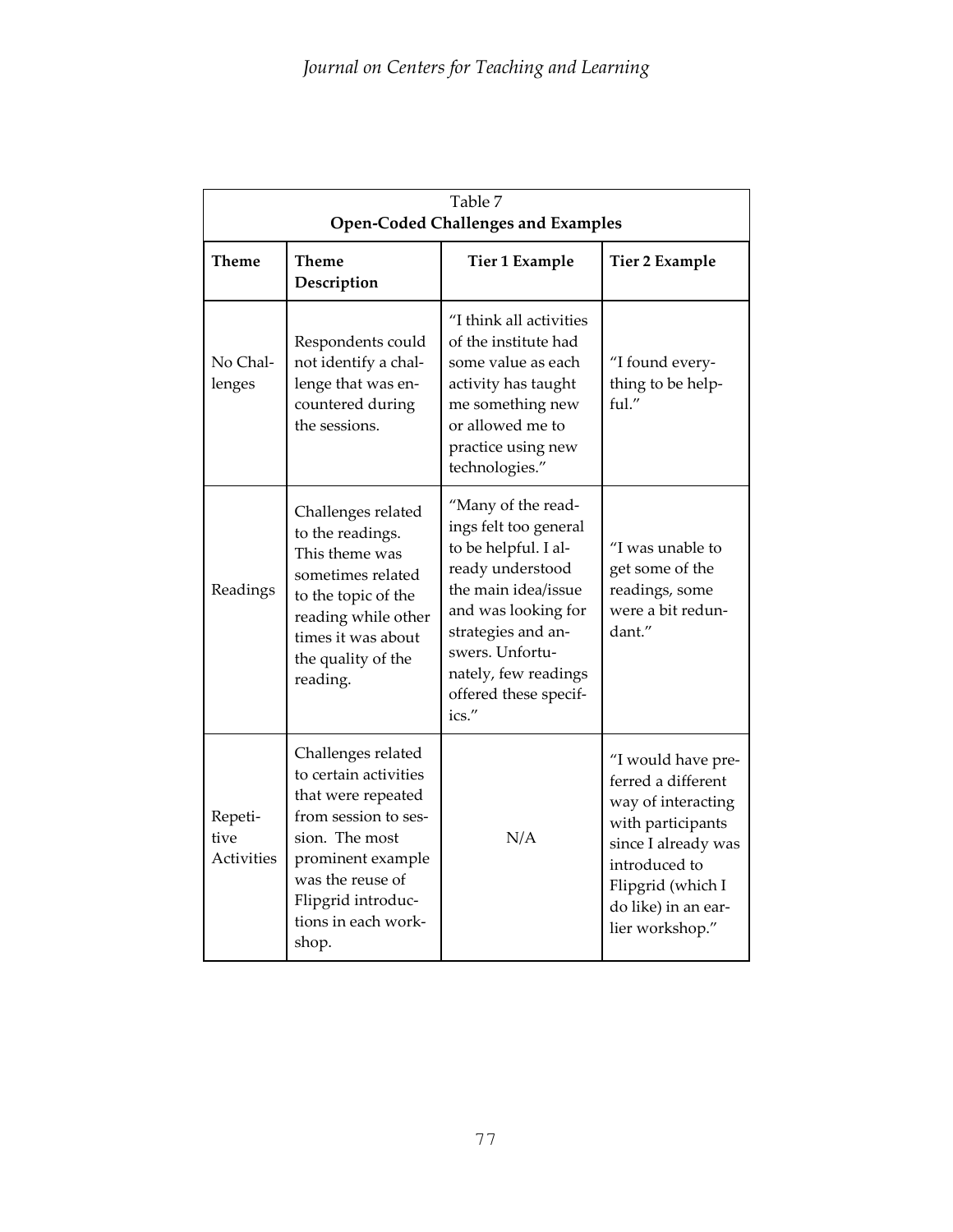| <b>FLIP</b><br>Docu-<br>ment | Challenges related<br>to the use of the<br>Flexible Learning<br>and Instruction<br>Plan (FLIP). This<br>them mostly cen-<br>tered on respond-<br>ents struggling<br>with implementing<br>it in their course. | "I did not under-<br>stand the require-<br>ments for the $FLIP-$<br>I still don't really un-<br>derstand it. The doc-<br>ument was difficult<br>to work with and it<br>was confusing trying<br>to tie CLOs to as-<br>signments."                                                                                                                                | N/A |
|------------------------------|--------------------------------------------------------------------------------------------------------------------------------------------------------------------------------------------------------------|-----------------------------------------------------------------------------------------------------------------------------------------------------------------------------------------------------------------------------------------------------------------------------------------------------------------------------------------------------------------|-----|
| Learning<br>Out-<br>comes    | Challenges related<br>to time spent work-<br>ing on Module and<br><b>Course Learning</b><br>Outcomes.                                                                                                        | "CLOs and MLOs<br>drive me nuts. I un-<br>derstand and value<br>their purpose. I rec-<br>ognize that they are<br>to help you focus<br>each component of<br>instruction so that<br>you don't incorpo-<br>rate "gimmicks" into<br>your class but I did<br>not find the time I<br>spent on creating<br>CLOs and MLOs as<br>useful as some of the<br>other topics." | N/A |

# *Value of Topics*

As a last measure of participant perceptions of the value of FTSS, we asked faculty members that participated in the Tier 1 to rank the topics that were covered during the institute in terms of their value in helping them to flexibly deliver their course during the fall semester. Table 8, shows the mean rankings of each of the topics. According to participants, the most beneficial topics were 1) Instructor Presence, 2) Transparent Instructions/Assignments, and 3) Alternative Assessments. UDL, which is one of the key flexible teaching strategies that faculty were supposed to imbibe from the FTSS experience, was ranked sixth from the top, indicating that other topics were prioritized over it. Faculty found the least amount of value out of 1) Formative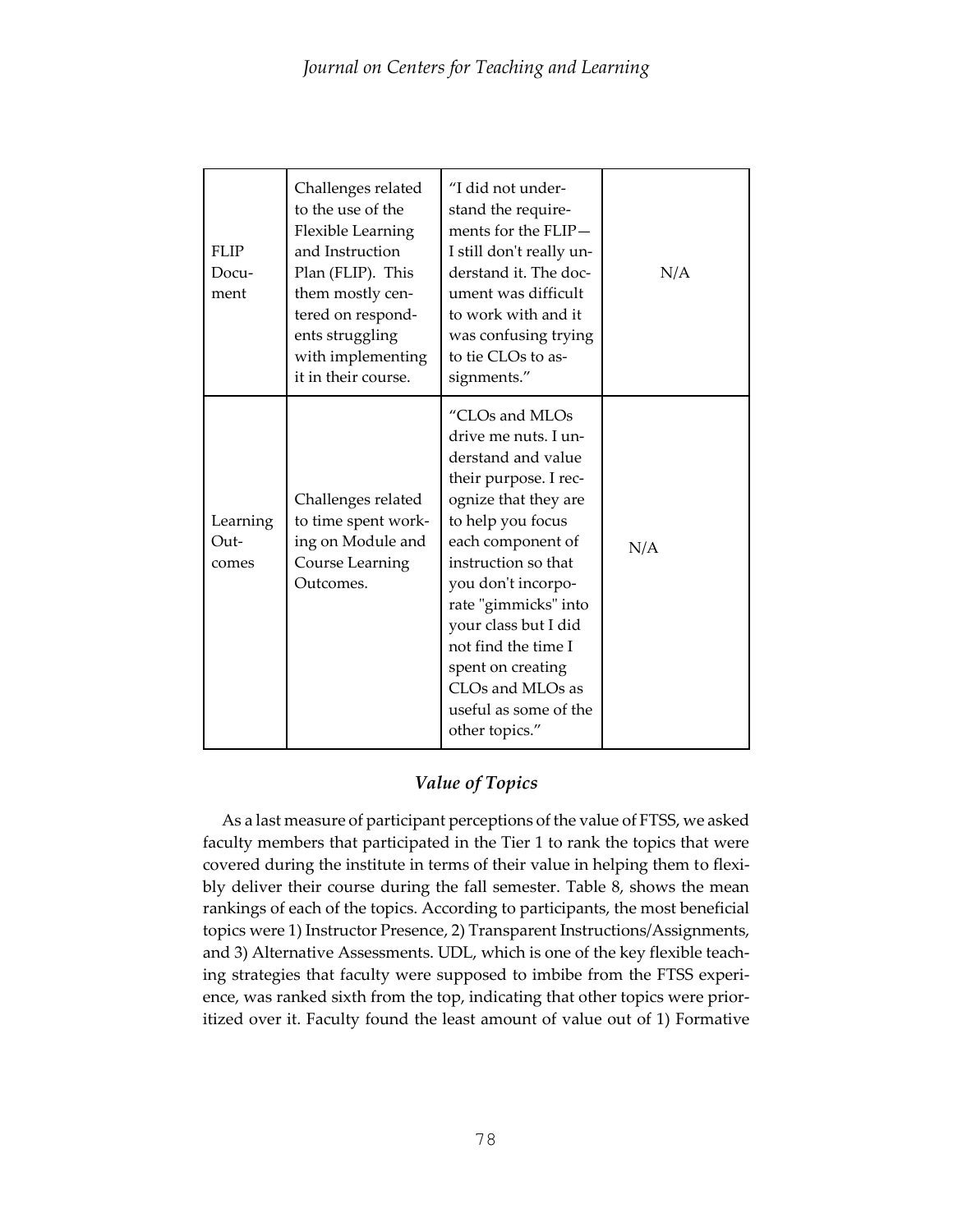| Table 8<br>Mean Ranking of Topics in Tier 1 Institute |    |            |  |
|-------------------------------------------------------|----|------------|--|
| Statement                                             | N  | M(SD)      |  |
| <b>Instructor Presence</b>                            | 97 | 4.11(2.24) |  |
| <b>Transparent Instructions/Assignments</b>           | 97 | 4.32(2.44) |  |
| Alternative Assessments                               | 97 | 4.70(2.71) |  |
| Communicating with Students                           | 97 | 5.42(2.83) |  |
| <b>Active Learning</b>                                | 97 | 5.53(3.01) |  |
| Universal Design for Learning                         | 97 | 5.67(2.85) |  |
| Providing Feedback                                    | 97 | 5.82(2.39) |  |
| <b>Creating Learning Objectives/Outcomes</b>          | 97 | 5.88(3.40) |  |
| Inclusive and Equitable Teaching                      | 97 | 6.48(2.93) |  |
| Formative Assessment                                  | 97 | 7.06(2.35) |  |

Assessment, 2) Inclusive and Equitable Teaching, and 3) Creating Learning Objectives and Outcomes.

# **Discussion**

 As mentioned in earlier sections of this article, the authors' review of literature had indicated that, prior to the COVID-19 pandemic, faculty in most higher education institutions were not prepared to teach flexibly. The goal of this evaluation study was to know: 1) whether the FTSS Initiative was able to meet its program objectives of preparing faculty to teach flexibly; and 2) what faculty thought about their experience of participating in this Initiative.

 The data gathered from participants indicated that on the whole, faculty found the FTSS to be a productive PD experience that prepared them to teach with flexibility during the pandemic. Tier 1 participants indicated that the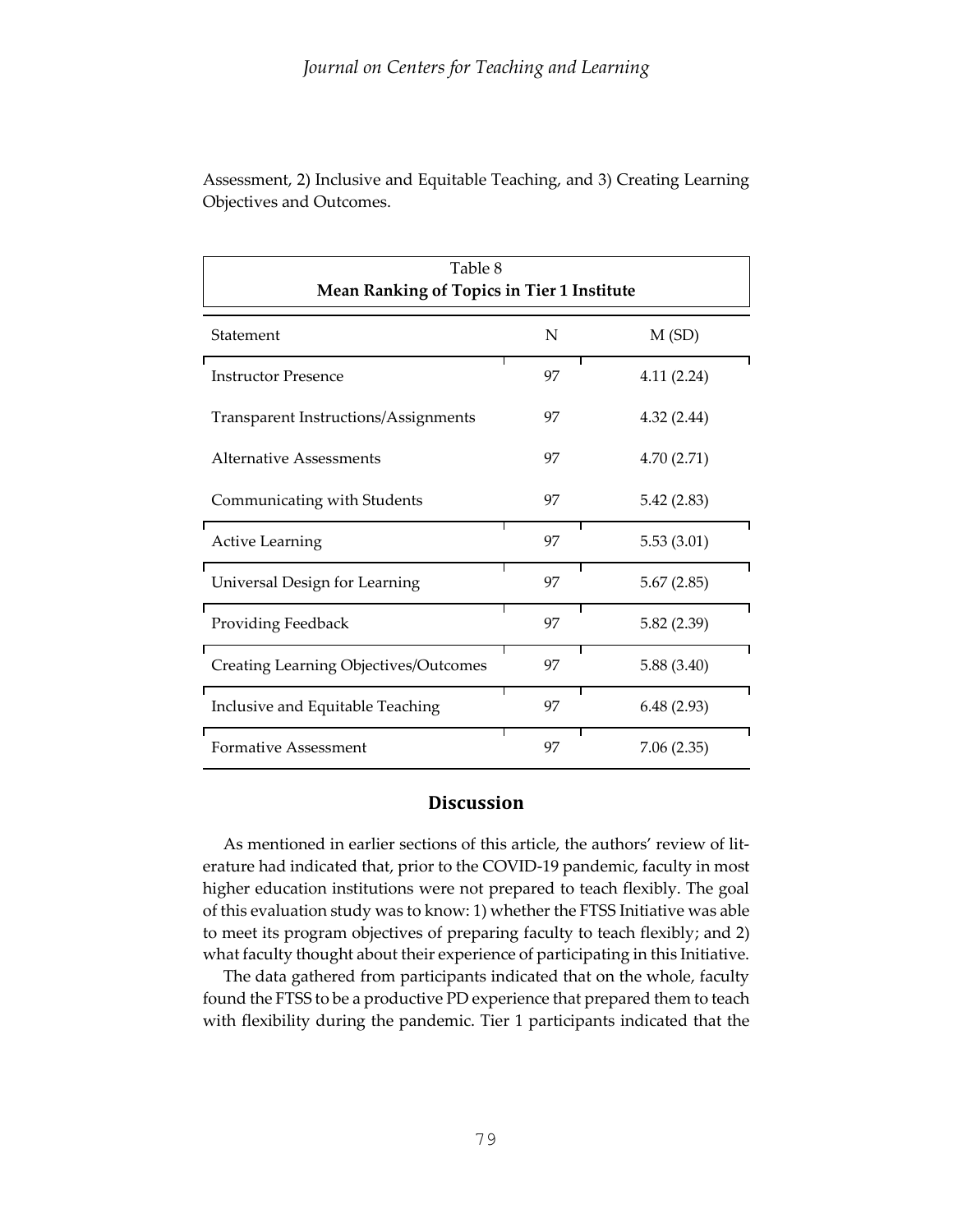institute helped them develop a variety of engaging learning activities and design alternative assessments, while Tier 2 participants reported that the workshops prepared them to teach flexibly in future.

 In the follow-up survey administered in fall 2020, most participants in both tiers reported that their courses were somewhat different based on the experience that they had in FTSS, though the strength of that difference seems to be amplified in Tier 1. This response was not surprising, considering that Tier 1 was more intensive, interactive, and covered a breadth of topics across three weeks, while the Tier 2 workshops could be taken piecemeal, had less peer-peer, instructor-peer interaction, and were designed to cover specific topics.

 Across both tiers, faculty felt that the flexible course format of the FTSS served as a model on how to purposefully build in course structure, directions, and assessments in their own courses. As further evidence to the impact of the FTSS upon their delivered courses, faculty participants were able to provide several concrete examples of how they were able to build flexibility into their courses and impact student success in meaningful ways in the midst of the uncertainty of the pandemic.

 When asked about their experiences of participating in the FTSS, participants in both Tiers 1 and 2 responded positively to all aspects of both the institute and the workshops, though the overall ratings were higher for the institute than the workshops. The difference between the institute and workshops were most strongly seen regarding the presence of the facilitators this rating was the highest of the aspects of the institute, but the lowest of the aspects of the workshops. Again, this response is likely a byproduct of the design of each of the tiers. Tier 1 was intended to be a more intensive experience, with heavy involvement from the facilitators, while Tier 2 was more hands-off. The instructor presence and level of feedback received in Tier 1 was a critical determinant of participant satisfaction.

 As seen in Table 4, Tier 1 (22.9%) and Tier 2 (44.6%), open-ended responses indicated that faculty benefited most from the resources provided by the institute and the workshops. Resources included readings, videos, strategies, and models for creating flexibility in courses. This response seems to imply that faculty, prior to attending FTSS, were not adequately equipped with resources/ knowledge of creating flexible courses. Additional identified benefits included the community of learners and opportunities to explore technologies within both tiers of the institute. As additional strengths, 14 percent of Tier 1 participants cited that the institute was a good model for a flexible learning experience, and 10 percent noted that they appreciated the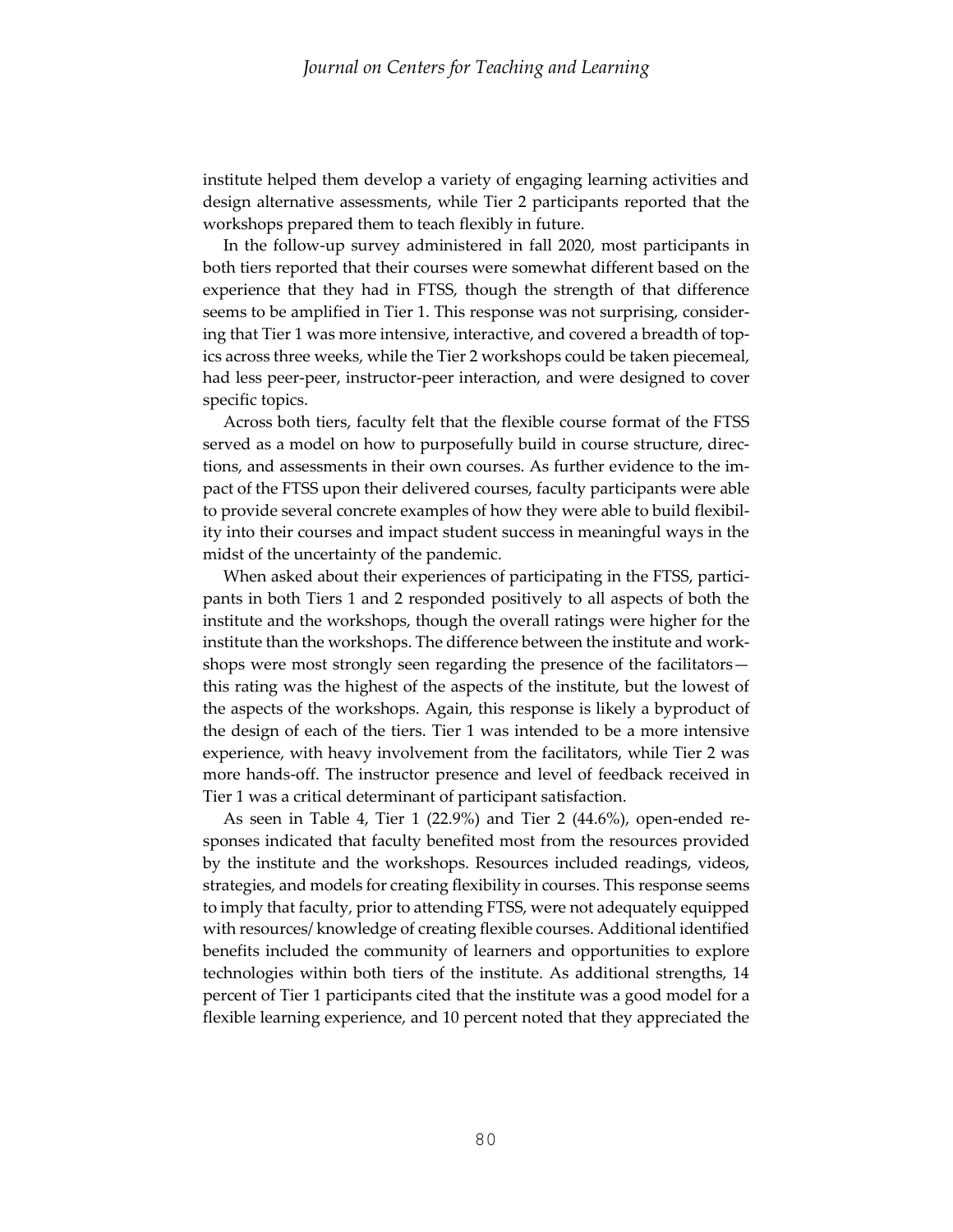work of the facilitators. Again, both elements which were likely more keenly seen in the intensive institute format.

 When asked about the challenges of the FTSS Initiative (Table 6), it is positive to note that 31% of faculty in Tier 1 and 27% of faculty in Tier 2 noted that there were none—again a good reflection that the experience was good for many of the participants. In looking at the other challenges, the study shows each of the tiers diverge a bit. Completion of the FLIP document (12.3%) and time spent working on module and course learning outcomes (11%) were challenges for Tier 1 participants but not for Tier 2 participants. While in Tier 2, faculty had more challenges with repetitive activities (13.8%) and readings (10.8%). One such repetitive activity was the use of Flipgrid discussions to open each workshop. While participants appreciated the use of a new tool, by the second or third workshop, they felt its use was a bit repetitive.

 Finally, when asked to rank (see Table 8) the topics that were covered during the institute in terms of their value in helping instructors to flexibly deliver their course during the fall semester, participants of Tier 1 indicated the most beneficial topics to be: 1) instructor presence, 2) transparent instructions/assignments, and 3) alternative assessments. Faculty found the least amount of value out of: 1) formative assessment, 2) inclusive and equitable teaching, and 3) creating learning objectives and outcomes. Identification of these topics of high and low interest/value are helpful indicators of what programming may be useful to support faculty to teach flexibly in future**.** 

#### *Implications*

 The results of this evaluation study have implications that may be useful for professionals and units engaged in the planning and design of faculty development programs intended to help faculty create more flexible learning opportunities. What did the FTSS Initiative teach us that can be used to prepare faculty to teach flexibly going forward? We recognize that as institutions are planning faculty development programs, decisions are made with the hopes of maximizing program outcomes within the given constraints of their institutional context. We recommend that institutions ask themselves the following questions when making these decisions about their programs:

● What resources are available (including funding and faculty/staff time) to support the initiative?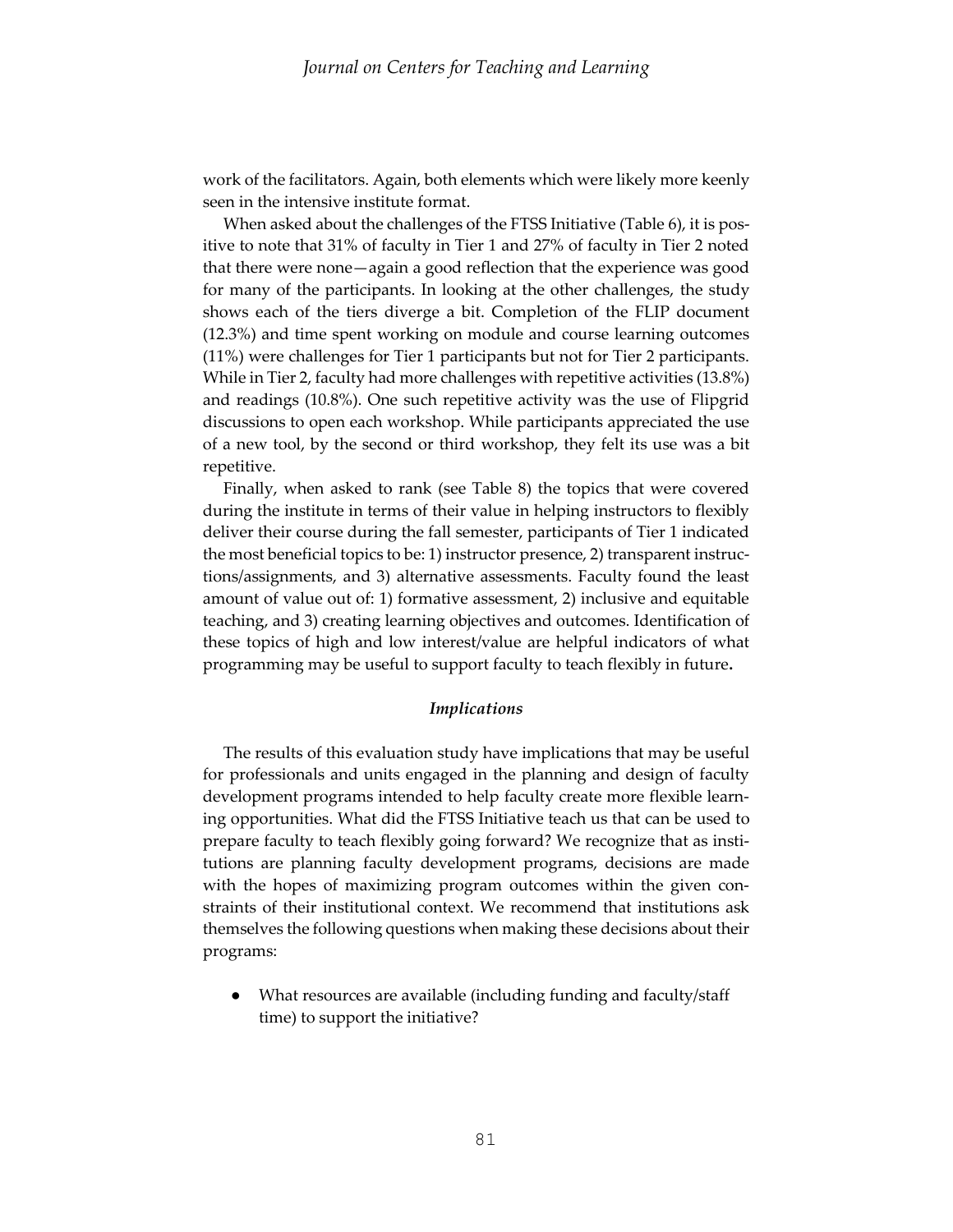- Where are faculty currently at in being prepared to teach flexibility and what level of support do they need?
- How will the design of the PD initiative serve as a model of flexible course design/teaching for faculty?

We will now discuss how the findings of this evaluation can help you answer these questions for your own flexible teaching initiative.

# **Understanding Available Resources for High-Effort, High-Touch Programming**

 The Tier 1 Institute was an intensive, high-effort, three-week long course that was designed to facilitate a high level of engagement. It was high-touch in that participants interacted asynchronously with facilitators and peers on a daily basis. There were optional, weekly, online, synchronous meeting hours. Participants also completed the FLIP document that acted as a blueprint for flexible course design. Faculty reported making large gains from the institute experience.

 The week-long Tier 2 workshops were less intensive, required less time and effort, and had less interaction with peers and facilitators. They could be taken piecemeal and did not require completion of the FLIP document if faculty did not want to earn a stipend. When compared to Tier 1, faculty in Tier 2 reported making lesser gains from the latter experience in terms of engagement with facilitators and peers and in terms of the workshop design serving as a model to implement flexible teaching in their courses. The high-effort, high-touch learning experience as provided by Tier 1 was perceived to be more beneficial to faculty learning as compared to the low-effort, low-touch experience offered by Tier 2.

 It should be noted that both of these experiences required significant resources from the institution. According to internal data, a total of 44 staff and faculty facilitated sessions across Tiers 1-3. Additional expended resources included over \$400,000 in stipends to support both facilitators and participants for their participation time in the initiative. Most of this funding went towards supporting the high-effort, more time-intensive experience that was found in Tier 1. Will faculty continue to be motivated to participate in such high-effort PD if/when adequate financial incentives may not be available in future?

 These observations are useful lessons for faculty developers designing future learning experiences for faculty, as it means that a careful analysis and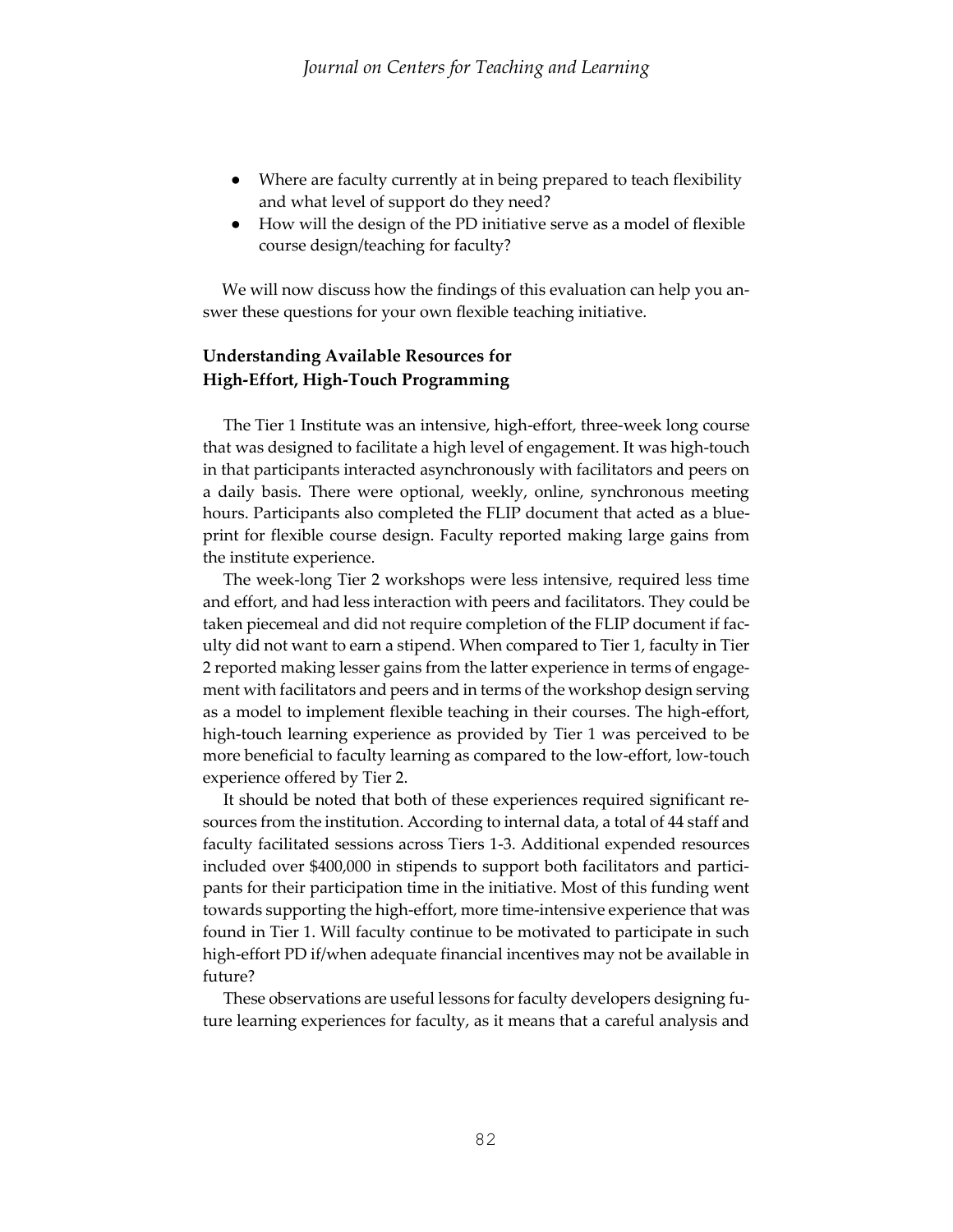understanding of available resources in terms of money and faculty developer time needs to be made before implementing high-touch, high-effort programs. Is high-touch, high-effort a good model to follow post-pandemic, when faculty and faculty developers may be prone to time constraints and competing commitments?

#### **Designing PD to Meet Faculty Where They Are**

Faculty perceptions from the FTSS Initiative seem to suggest that, if faculty are new to flexible teaching, there may be a need to build in more instructor presence and design PD akin to Tier 1 that is of high-effort and hightouch but is also of high value. If faculty are more experienced in flexible teaching, if their need is more topical, and if they have less time to devote to PD, one-off workshops may be more appropriate.

### **FTSS Course Design as a Model of Best Practice**

The modeling of remote teaching strategies and technologies at the institute allowed faculty to experience these elements from the perspective of a student and, thus, evaluate their effectiveness. No such theme (see Table 5) emerged from faculty perceptions of the Tier 2 workshops. Hence, it appears that the difference in the design of the institute versus the Tier 2 workshops had an impact on whether the design served as a model of best practice that faculty could learn from and implement in the courses they taught. The authors recommend that readers refer to Bose et al. (2020) for a more elaborate description of the design of both Tier 1 and Tier 2.

#### **Some Challenges and Lessons Going Forward**

 Results from the initial evaluation of the FTSS Initiative revealed some challenges where it was reported that "the FLIP document was difficult to use and faculty did not quite understand how to apply UDL and inclusive teaching in their courses, even after completing the institute" (Bose et al., 2020, p. 115). Moreover, faculty "attending the Tier 2 workshops often did not receive extensive individual feedback and felt that they needed access to additional case studies and readings" (p.115).

 The institute was a high-effort, high-touch PD offering and was generally viewed to be of high value by faculty. However, it was not entirely successful in reaching all its desired outcomes. No follow-up data was collected after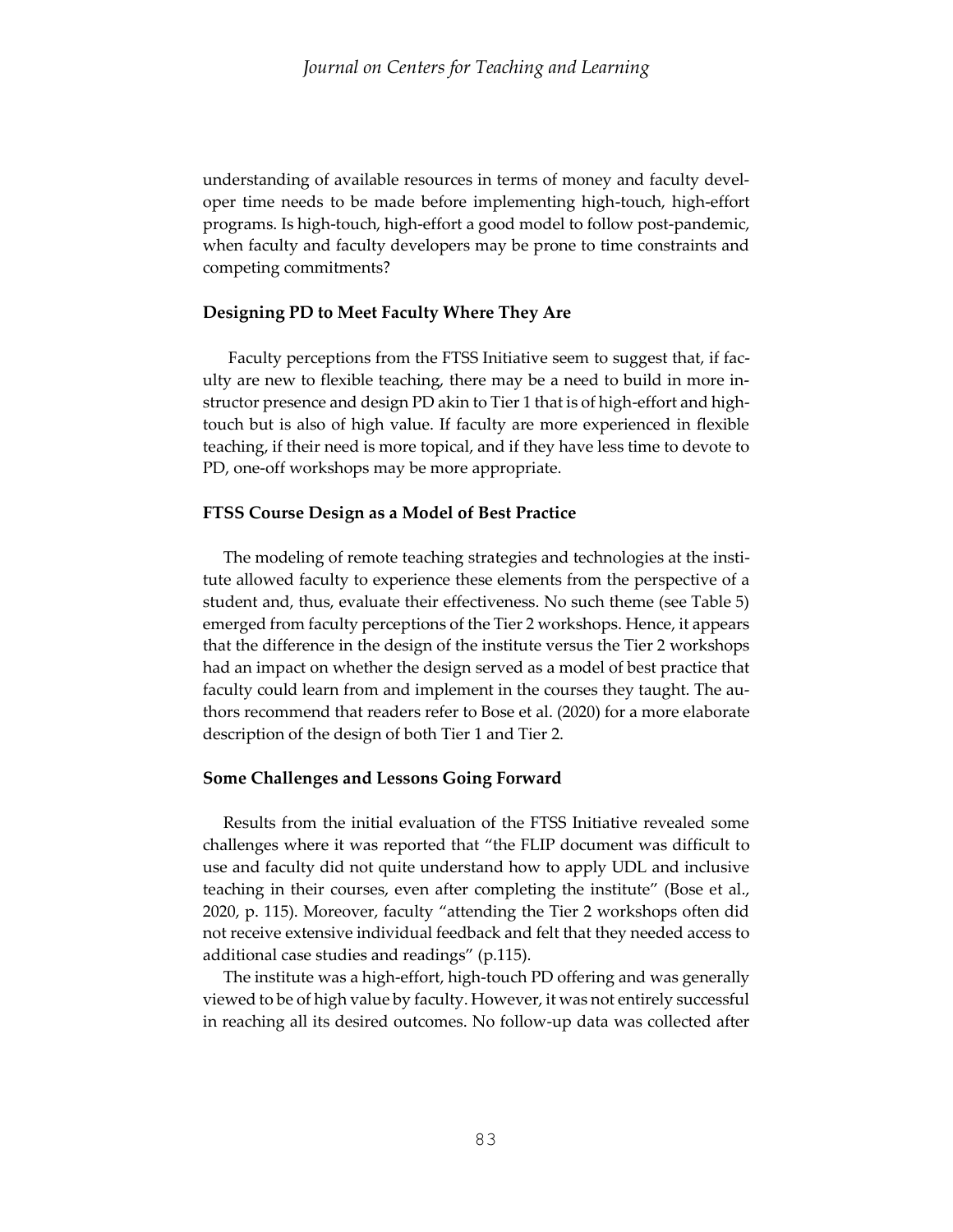fall 2020 to identify why the FLIP document was difficult to use for some faculty. Several factors could have led to this difficulty, like (but not limited to) the general design of the document, lack of clarity about completion expectations, and technology-related problems of filling up and submitting this document virtually.

 One of the main goals of the FTSS Initiative was to prepare faculty to teach flexibly using the principles of UDL. Faculty perceptions of not quite understanding how to use UDL in teaching seems to indicate that the Initiative did not meet this goal for all faculty. No follow-up data was collected after fall 2020 to identify why that might be the case. If the FTSS Initiative were to become a more long-term PD program in future, data on faculty perceptions of UDL programming are essential so that its design can be improved.

 The Tier 2 workshops were built as flexible, piecemeal PD opportunities for faculty who had less time and energy to participate in the more intensive and time-consuming institute. Nevertheless, as expressed by faculty, the design of the workshops could have been better if they included more individual feedback from facilitators and access to resources. This response seems to suggest that even though faculty may have less time to participate in PD at any time, they may benefit from more intensive facilitation and access to resources that can be used at a later timeframe.

# **Conclusion**

 As the review of literature for this study indicated, prior to the COVID-19 pandemic, there was little formal PD programming dedicated to prepare faculty to teach flexibly. The FTSS Initiative was designed and delivered in response to faculty and student needs for flexible teaching and learning during the pandemic. The three-tiered structure of the FTSS Initiative was intended to provide faculty the timely opportunity to participate in PD that was flexible in terms of required time commitment and levels of engagement with content. On the whole, faculty expressed satisfaction with their learning experience and felt prepared to teach flexibly.

 Through the evaluation, we were also able to provide some quantitative and qualitative evidence that FTSS had transformational impacts upon courses delivered in the fall. Participant feedback from both tiers of the FTSS indicated that instructor presence in the form of regular formative feedback, high engagement with content, and interaction with peers and facilitators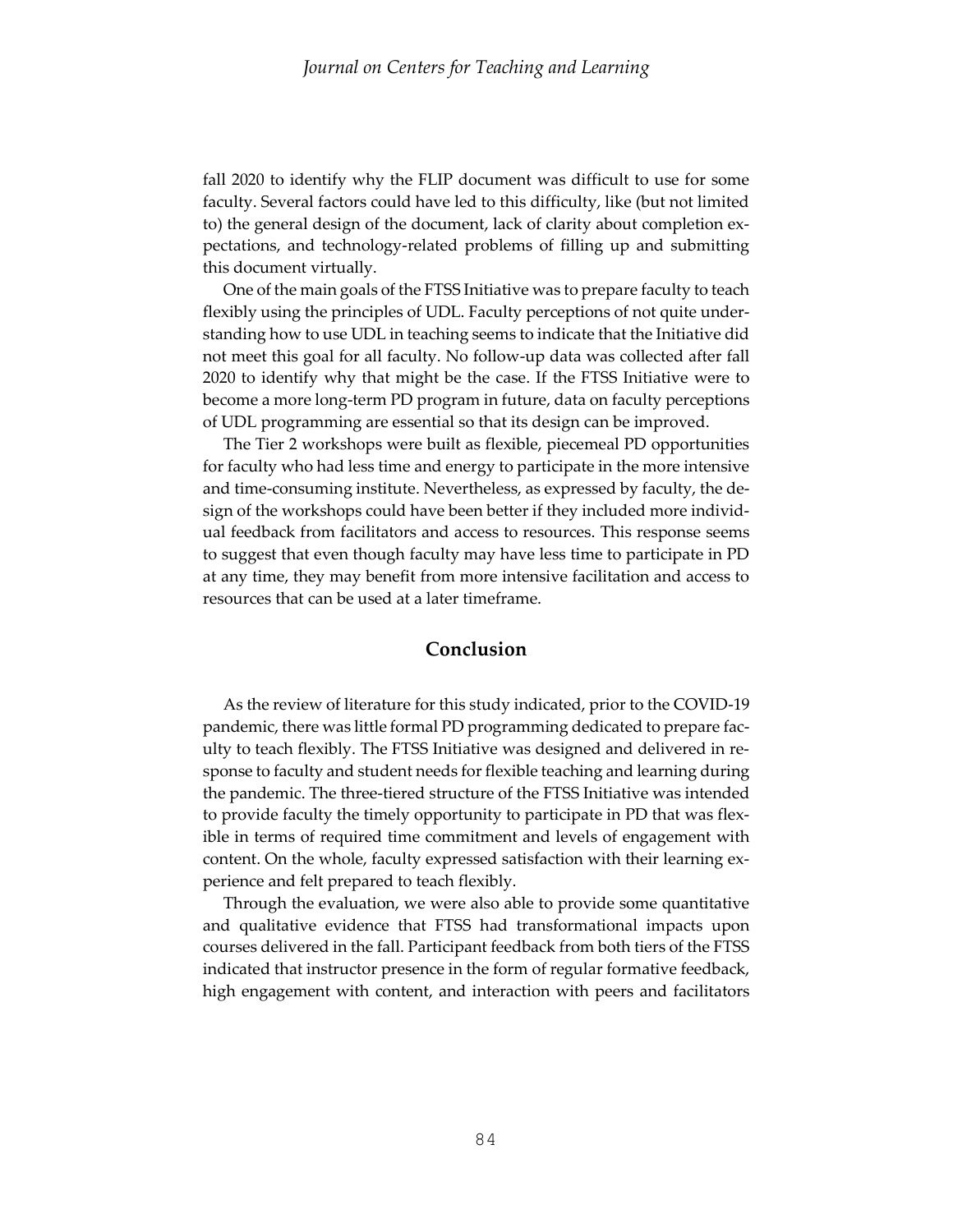were determinants of participant satisfaction. This feedback seems to suggest that faculty prefer high-effort, high-touch PD experiences compared to low-touch, low-effort ones. Going forward, the lessons learned from the Initiative can be used to build more long-term PD programs that can prepare faculty to teach flexibly beyond the pandemic.

## **References**

- Bose, D., Berry, L., Nyland, R., Saba, A., & Focarile, T. (2020). Flexible teaching for student success: A three-tiered initiative to prepare faculty for flexible teaching. *Journal on Centers for Teaching and Learning, 12*, 87-135.
- CAST (2018). Universal Design for Learning Guidelines version 2.2. http://udlguidelines.cast.org
- Center for Teaching Innovation, Cornell University. (n.d.). Universal Design for Learning. Retrieved September 15, 2020, from https://teaching.cornell.edu/teaching-resources/designing-your-course/universal-designlearning
- Dalton, E. M., Mckenzie, J. A., & Kahonde, C. (2012). The implementation of inclusive education in South Africa: Reflections arising from a workshop for teachers and therapists to introduce Universal Design for Learning. *African Journal of Disability, 1*(1), 1–7. https://doi-org.libproxy.boisestate.edu/10.4102/ajod.v1i1.13
- *Faculty Development modules and case studies.* (n.d.). College STAR. <https://www.collegestar.org/modules>
- Hofer, M. (Host). (2015-present). *Universal design for learning* [Audio podcast]. Teaching in Higher Ed. https://teachinginhighered.com/podcast/universal-design/
- Hromalik, C. D., Myhill, W. N., & Carr, N. R. (2020). "All faculty should take this": A universal design for learning training for community college faculty. *TechTrends: Linking Research & Practice to Improve Learning, 64*(1), 91–104. [https://doi-org.libproxy.boisestate.edu/10.1007/s11528-019-](https://doi-org.libproxy.boisestate.edu/10.1007/s11528-019-00439-6) [00439-6](https://doi-org.libproxy.boisestate.edu/10.1007/s11528-019-00439-6)
- Indiana University. (2020). *Keep teaching during prolonged campus or building closures.* <https://kb.iu.edu/d/keep>
- La, H., Dyjur, P., & Bair, H. (2018). *Universal design for learning in higher education.* Taylor Institute for Teaching and Learning. Calgary: University of Calgary. [https://taylorinstitute.ucalgary.ca/sites/default/files/UDL](https://taylorinstitute.ucalgary.ca/sites/default/files/UDL-guide_2018_05_04-final%20(1).pdf)[guide\\_2018\\_05\\_04-final%20\(1\).pdf](https://taylorinstitute.ucalgary.ca/sites/default/files/UDL-guide_2018_05_04-final%20(1).pdf)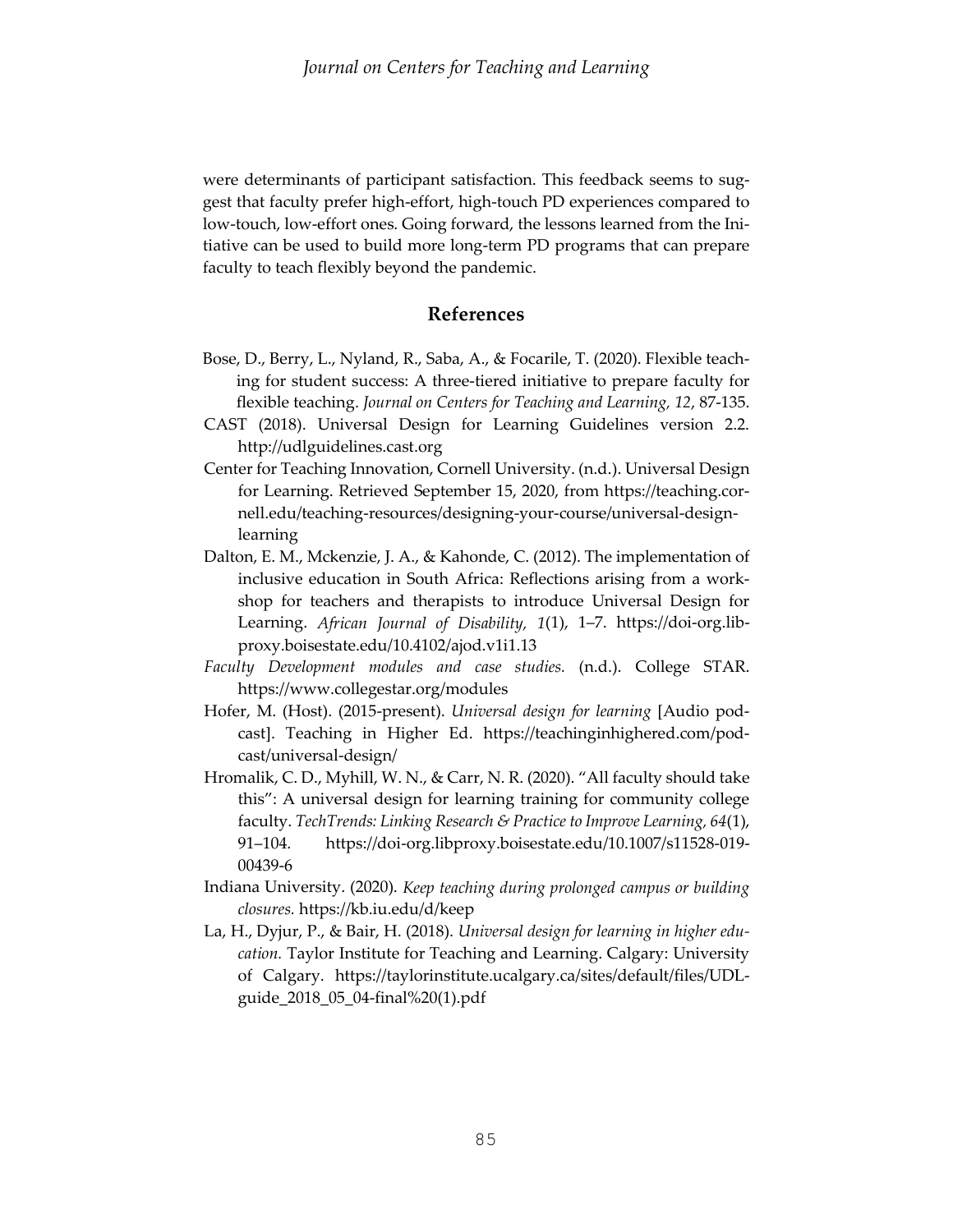- Marek, M. W., Chew, C. S., & Wu, W. C. V. (2021). Teacher experiences in converting classes to distance learning in the COVID-19 pandemic. *International Journal of Distance Education Technologies, 19*(1), 1–21.
- Meyer, K. A., & Wilson, J. A. (2011). The role of online learning in the emergency plans of flagship institutions. *Online Journal of Distance Learning Administration, 4*(1). <https://www.westga.edu/~distance/ojdla/spring14> 1/meyer\_wilson141.html.
- Miller, D. K., & Lang, P. L. (2016). Using the Universal Design for Learning approach in science laboratories to minimize student stress. *Journal of Chemical Education, 93*(11), 1823–1828. https://doi-org.libproxy.boisestate.edu/10.1021/acs.jchemed.6b00108
- Nelson, L .L. (Host). (n.d.-present). *Introduction to UDL in 15 minutes* [Audio podcast]. The UDL Approach. https://theudlapproach.com/podcasts/introduction-to-udl-in-15-minutes/
- Park, H. J., Roberts, K., & Delise, D. (2017). The effects of professional development on universal design for instruction on faculty perception and practice. *Journal of Postsecondary Education and Disability, 30*(2), 123-139.
- Rodesiler, C., & McGuire, J. (2015). Ideas in practice: Professional development to promote universal design for instruction. *Journal of Developmental Education, 38*(2), 24-31. Retrieved March 17, 2021, from <http://www.jstor.org/stable/24614043>
- Shaw Bonds, M. D., & Njoku, N. R. (2020, March 25). COVID-19 comes to campus: What hurricane Katrina tells us about the current campus crisis. Diverse Issues in Higher Education. [https://diverseeduca](https://diverseeducation.com/article/170735/)[tion.com/article/170735/](https://diverseeducation.com/article/170735/)
- Smith, S. J., Rao, K., Lowrey, K. A., Gardner, J. E., Moore, E., Coy, K., Marino, M., & Wojcik, B. (2019). Recommendations for a national research agenda in UDL: Outcomes from the UDL-IRN pre-conference on research. *Journal of Disability Policy Studies, 30*(3), 174–185. [https://doi](https://doi-org.libproxy.boisestate.edu/10.1177/1044207319826219)[org.libproxy.boisestate.edu/10.1177/1044207319826219](https://doi-org.libproxy.boisestate.edu/10.1177/1044207319826219)
- Stockton University (n.d.). *Instructional continuity planning - emergency response preparedness.* [https://stockton.edu/information-technology/in](https://stockton.edu/information-technology/instructional-continuity-planning/index.html)[structional-continuity-planning/index.html](https://stockton.edu/information-technology/instructional-continuity-planning/index.html)

Think UDL (n.d.). Latest episodes.<https://thinkudl.org/episodes>

*Universal Design for Learning Teaching and Learning Resources for Higher Education*. (n.d.). OU Teaching Initiatives. [https://docs.google.com/docu](https://docs.google.com/document/d/1ssxAfHloILIUCrFEl-gHuafoa3V0Ub1Z7SsVbmrzO4k/edit)[ment/d/1ssxAfHloILIUCrFEl-gHuafoa3V0Ub1Z7SsVbmrzO4k/edit](https://docs.google.com/document/d/1ssxAfHloILIUCrFEl-gHuafoa3V0Ub1Z7SsVbmrzO4k/edit)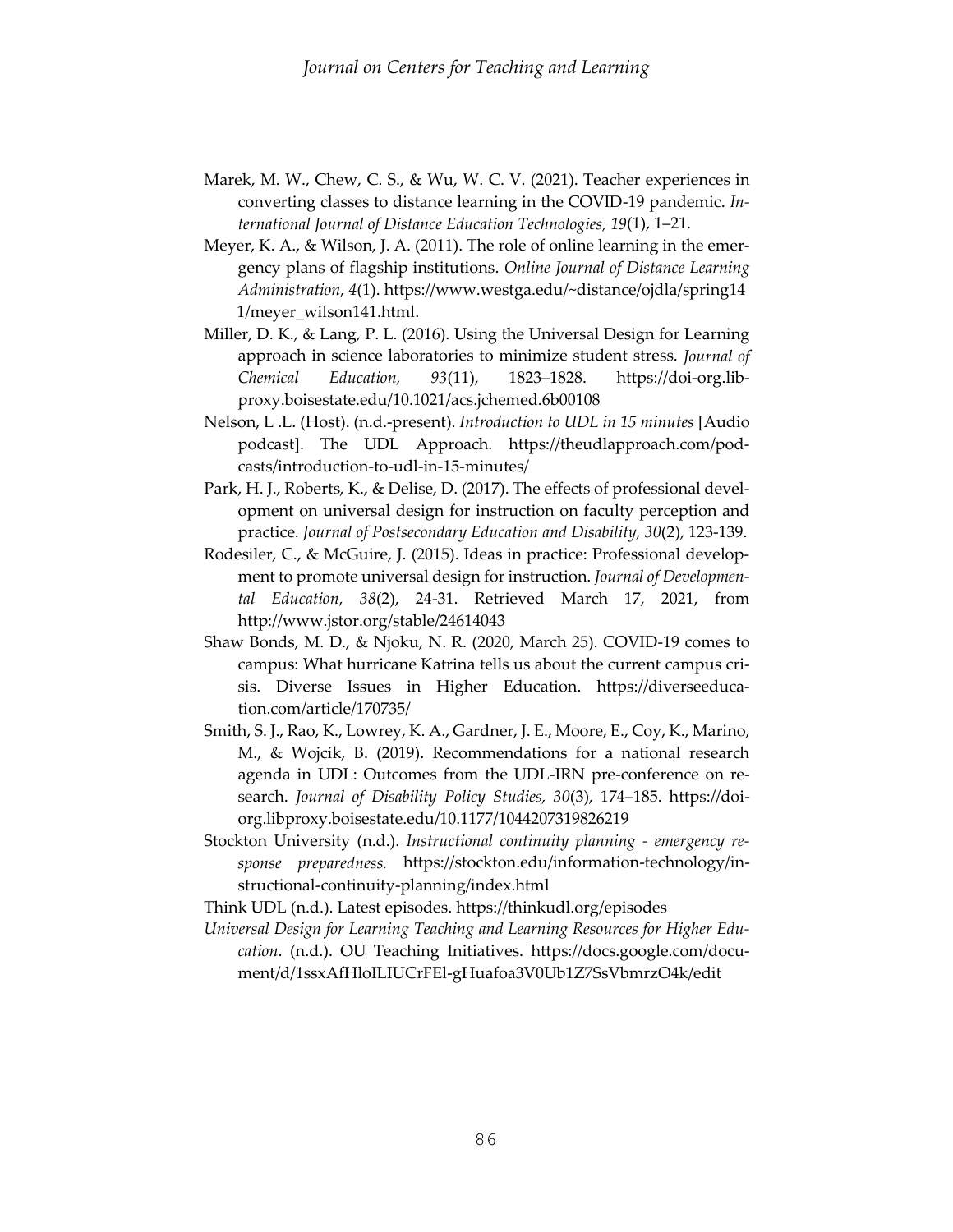- *UDL Baselines*. (n.d.). Open CoLab Plymouth State University. [https://colab.plymouthcreate.net/ace-practice/universal-design-for](https://colab.plymouthcreate.net/ace-practice/universal-design-for-learning-udl/)[learning-udl/](https://colab.plymouthcreate.net/ace-practice/universal-design-for-learning-udl/)
- Westine, C. D., Oyarzun, B., Ahlgrim-Delzell, L., Casto, A., Okraski, C., Park, G., Person, J., **&** Steele, L. (2019). Familiarity, current use, and interest in Universal Design for Learning among online university instructors. *International Review of Research in Open and Distributed Learning,* 20(5). Retrieved from https://files.eric.ed.gov/fulltext/EJ1237270.pdf

**Devshikha Bose***, PhD, is a Senior Educational Development Specialist at the Boise State University, Center for Teaching and Learning. Devshikha specializes in faculty learning communities, scholarship of teaching and learning, scholarship of educational development, student success, course design, and the integration of technology in learning and teaching. An active member of the Professional and Organizational Development (POD) Network, Devshikha has published in several academic journals and presented at multiple professional conferences.* **Rob Nyland***, PhD, is an Assistant Professor and Coordinator of Learning Design, Development, and Innovation at Air University in Montgomery, Alabama. Prior to that he was the Assistant Director of Research and Innovation at Boise State University's eCampus Center. In the past, he has worked as a Learning Engineer, Researcher, and Faculty member. He has presented at various education conferences and published articles in such journals as* Journal of Computing in Higher Education, International Review of Research in Open and Distributed Learning, *and* TechTrends.

\_\_\_\_\_\_\_\_\_\_\_\_\_\_\_\_\_\_\_\_\_\_\_\_\_\_\_\_\_\_\_\_\_\_\_\_\_\_\_\_\_\_\_\_\_\_\_\_\_\_\_\_\_\_\_\_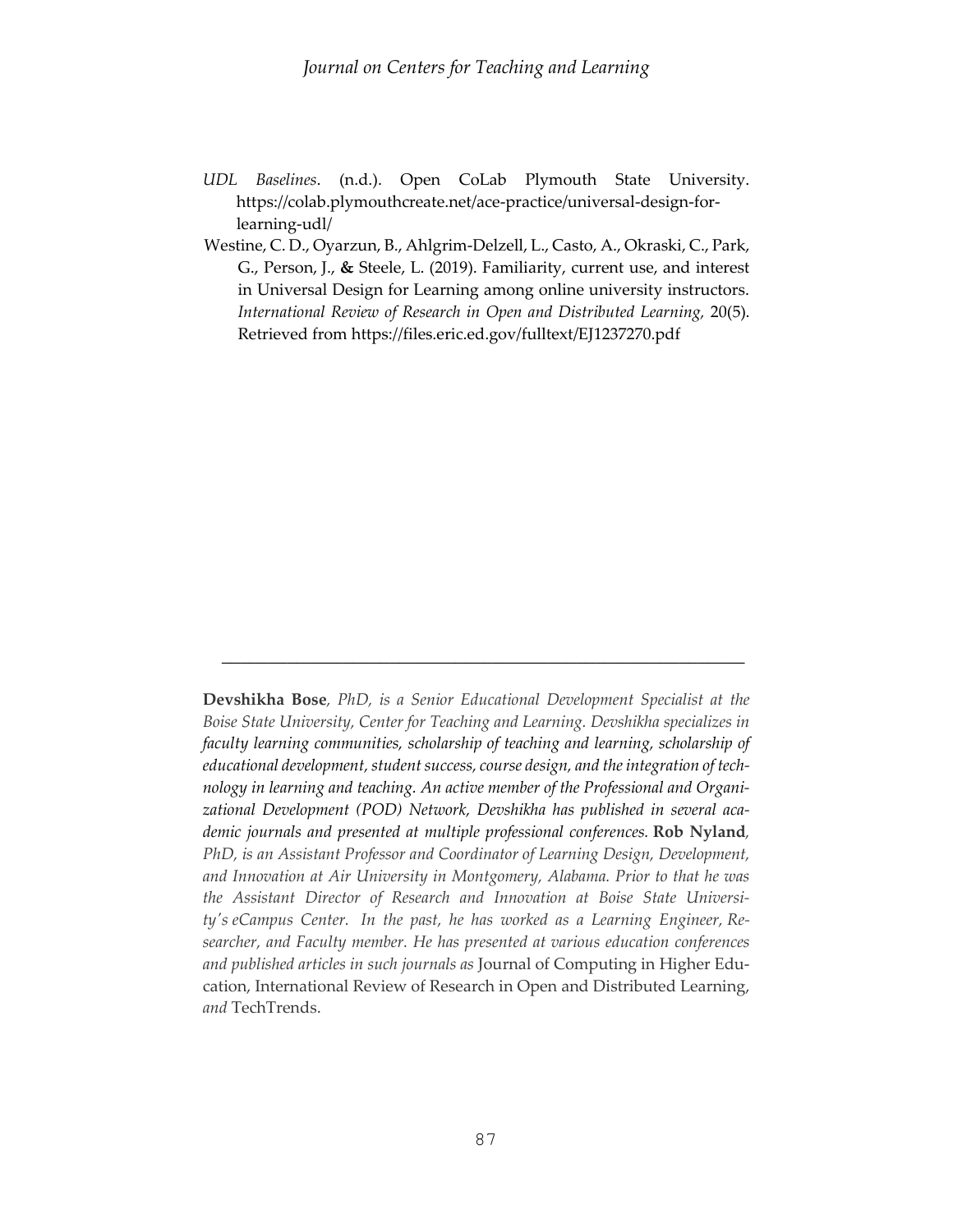# **Appendix A**

# **Questions for Mid-Fall 2020 Follow-up Evaluation**

# *Overall Experience*

- 1. What tier of the Flexible Teaching for Student Success Initiative were you enrolled in?
	- a. Tier 1
	- b. Tier 2
- 2. How would you rate your overall experience participating in the FTSS?
	- a. Positive to negative
- 3. What did you see as the benefits of the format that you chose for FTSS?
	- a. Open Text
- 4. What did you see as the challenges for the format that you chose for FTSS?
	- a. Open Text
- 5. What formats did they end up teaching their class(es) in for the fall semester? (Check all that Apply)
	- a. Face-to-Face
	- b. Hybrid
	- c. Online
	- d. Remote

# Cohort

- 6. (if institute) Did you participate in the institute as part of a cohort with other faculty from your department, course, or college?
	- a. Yes or No
- 7. (if cohort) How helpful was being in a cohort to your overall success in FTSS?
	- a. Not at all to very helpful
- 8. (if cohort) What did you see as the benefits of completing the institute within a cohort?
	- a. Open text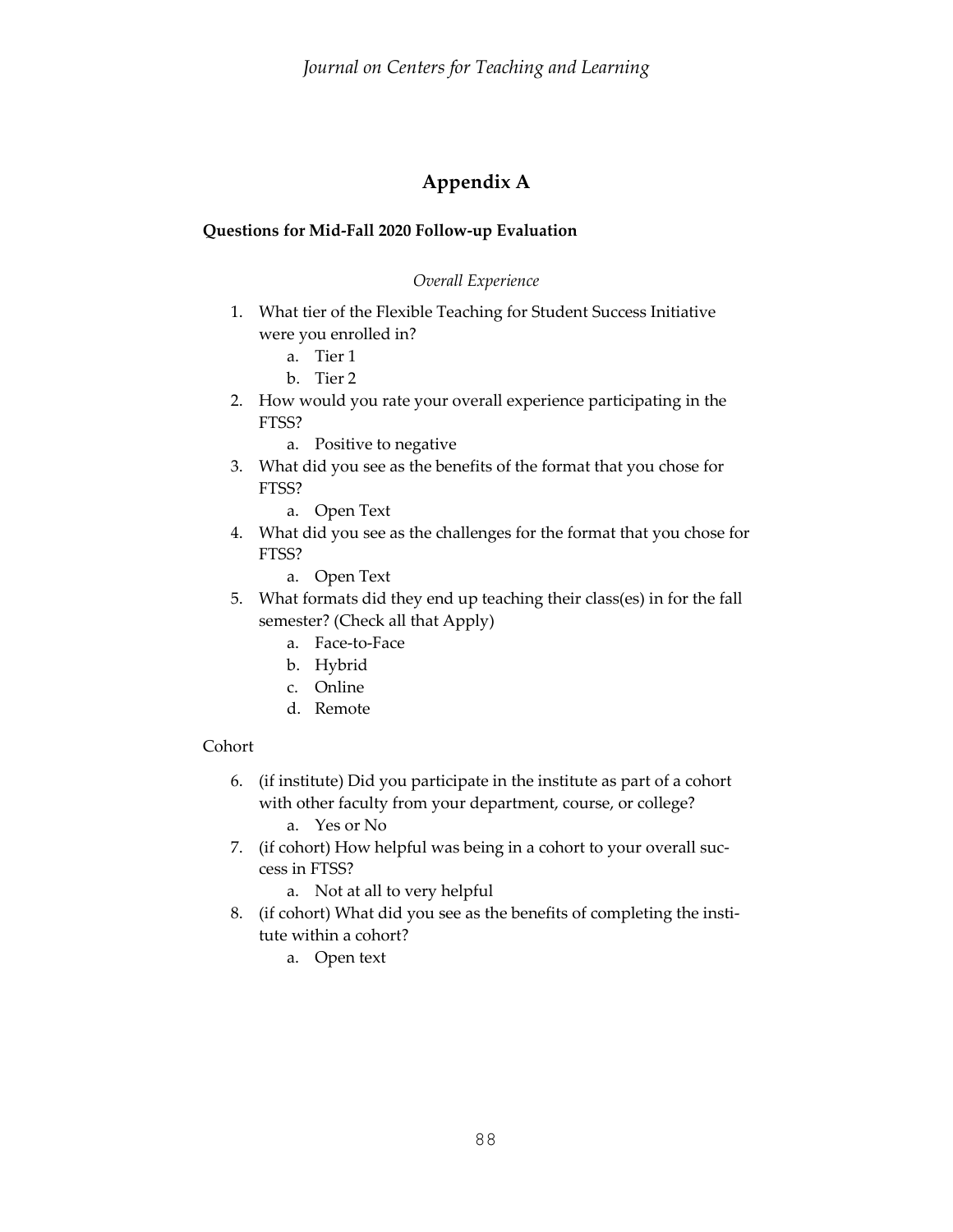# *FTSS Impact*

- 9. The main deliverable of the FTSS was the FLIP. How useful was the FLIP in preparing you to deliver your online course? a. Not at all to very helpful
- 10. Imagine what your course would be like had you not participated in FTSS. How different do you think your course would be compared to what you delivered with FTSS?
	- a. Not at all different to very different
- 11. (If Tier 1) What topics from the FTSS program were the most beneficial to you as you delivered your course this semester?
	- a. Creating Learning Objectives/Outcomes
	- b. Universal Design for Learning
	- c. Instructor Presence
	- d. Alternative Assessments
	- e. Transparent Instructions/Assignments
	- f. Providing Feedback
	- g. Formative Assessment
	- h. Inclusive and Equitable Teaching
	- i. Active Learning
	- j. Communicating with Students
- 12. (If Tier 1) What topics from the FTSS program were the least beneficial to you as you delivered your course this semester?
	- a. Syllabus Creation
	- b. Creating Learning Objectives/Outcomes
	- c. Universal Design for Learning
	- d. Instructor Presence
	- e. Alternative Assessments
	- f. Transparent Instructions/Assignments
	- g. Providing Feedback
	- h. Formative Assessment
	- i. Inclusive and Equitable Teaching
	- j. Active Learning
	- k. Communicating with Students
- 13. (If Tier 2) What topics from the FTSS program were the most bene
	- ficial to you as you delivered your course this semester?
		- a. Establishing Instructor Presence
		- b. Active Learning in Asynchronous Settings
		- c. Creating Courses the Meet the Needs of All Students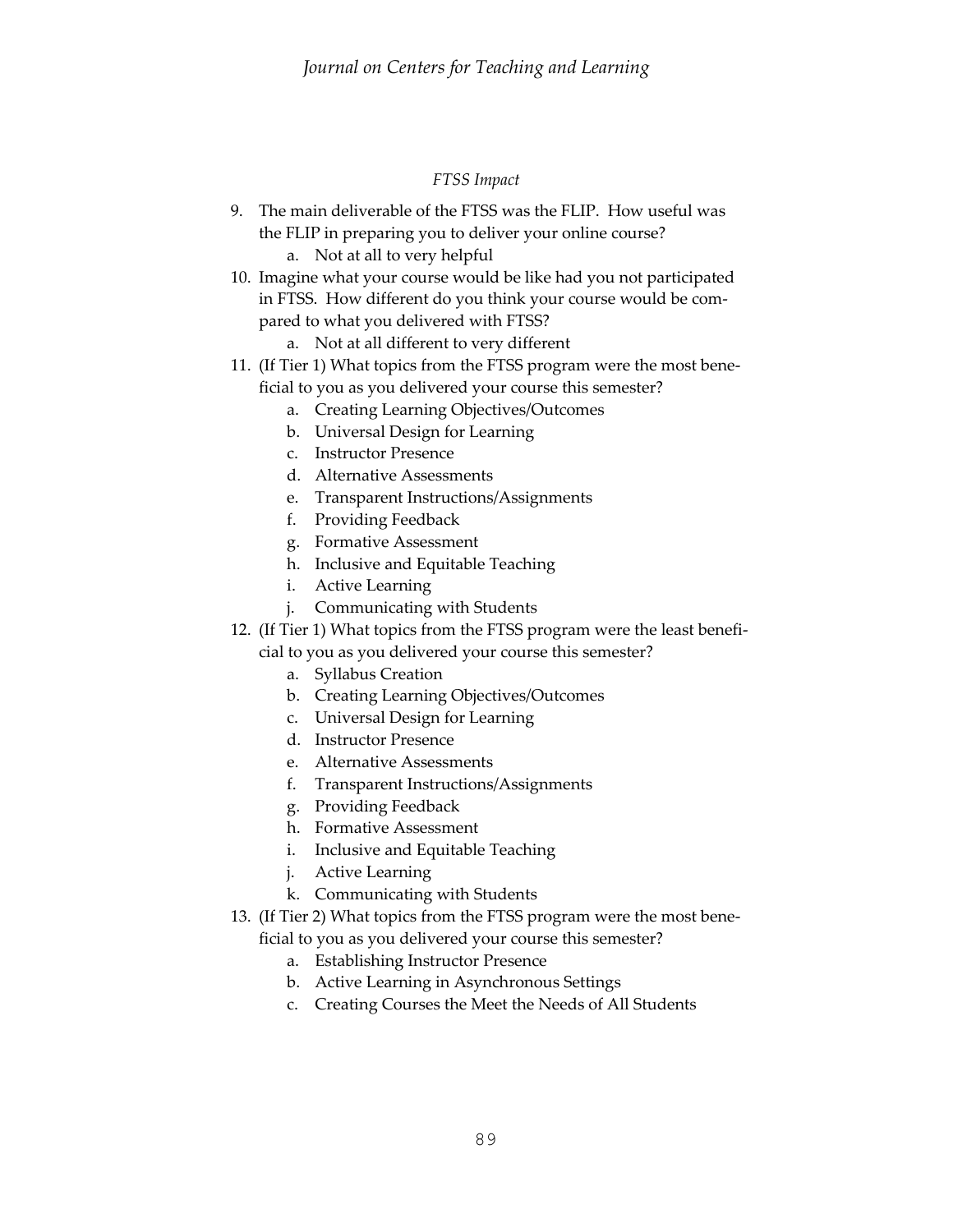- d. Building Inclusive Learning Communities
- e. Strategies for Providing Effective Feedback
- f. Integrating Flexible Assessments
- 14. (If Tier 2) What topics from the FTSS program were the least beneficial to you as you delivered your course this semester?
	- a. Establishing Instructor Presence
	- b. Active Learning in Asynchronous Settings
	- c. Creating Courses the Meet the Needs of All Students
	- d. Building Inclusive Learning Communities
	- e. Strategies for Providing Effective Feedback
	- f. Integrating Flexible Assessments

# **Faculty Development**

- 15. Which of the following workshop topics would best help address challenges that you face in the online classroom? (Choose all that apply)
	- a. Syllabus design
	- b. Incorporating active learning strategies
	- c. Methods for meeting the needs of diverse students
	- d. Integrating effective writing assignments
	- e. Designing service-learning activities
	- f. Designing student learning outcomes
	- g. Using technology to enhance learning
	- h. Effective course design
	- i. Designing effective group work
	- j. Creating and facilitating effective discussions
	- k. Incorporating field-based/experiential learning
	- l. Designing effective assessments
	- m. Academic honesty and plagiarism
	- n. Incorporating Open Education Resources
	- o. Leveraging learning analytics
	- p. Other (open text)
- 16. Please rank which formats for professional development would be most beneficial.
	- a. Asynchronous online workshops
	- b. Synchronous online workshops/webinars
	- c. Face-to-Face workshops
	- d. Online Resources (blog posts, articles, forums)
	- e. Online Faculty Learning Communities
	- f. Book circles